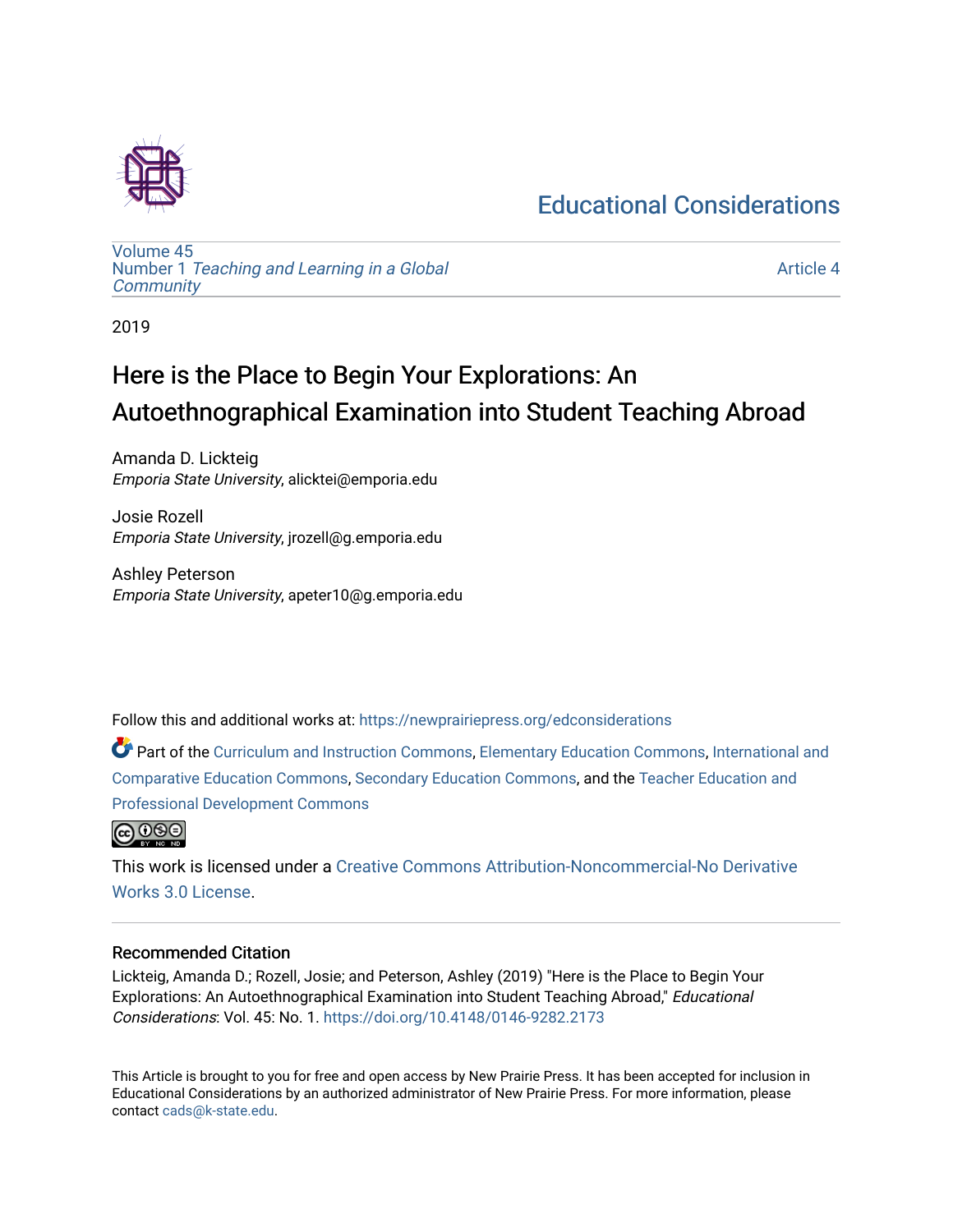# Here is the Place to Begin Your Explorations: An Autoethnographical Examination into Student Teaching Abroad

#### Cover Page Footnote

We would like to thank the Dean of The Teachers College for his support of our student teachers, the Dean of International Education for his support in establishing additional placements for our student teachers, and--most of all--the mentor teachers around the world who welcome our students into their classrooms. All photos have been used with permission of the international host schools.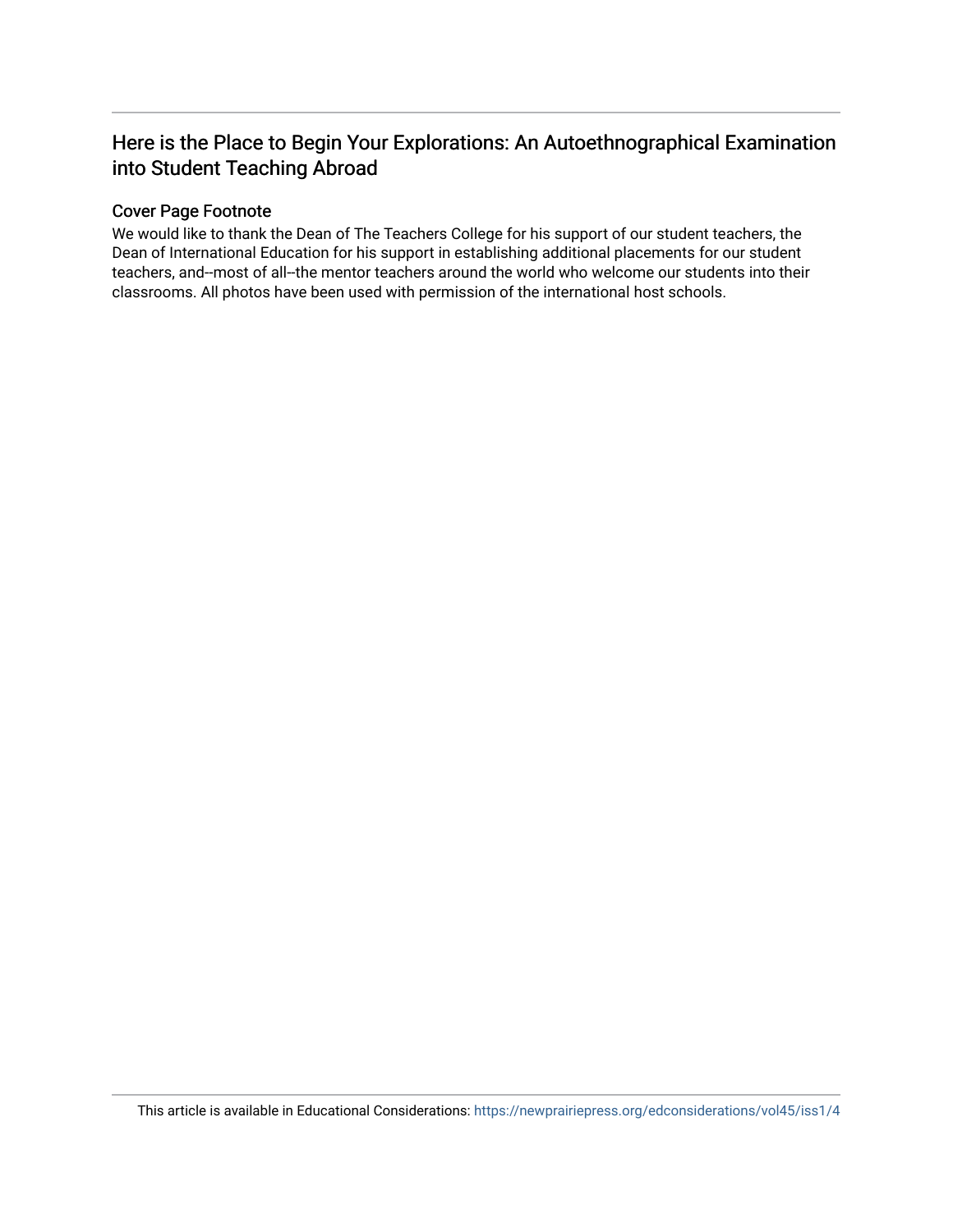# **Here is the Place to Begin your Explorations: An Autoethnographical Examination into Student Teaching Abroad**

# *Amanda Lickteig, Josie Rozell, and Ashley Peterson*

The rooster's crow echoes through the streets of Serpong, and at half past five in the morning, the world is as electric as at noon. The streets outside the gates of BINUS International School are in motion. Street vendors push carts laden with durian fruits and steaming rice and *bakso* the traditional Indonesian meatball. Mothers and sons come from houses and push up their sleeves, wringing out freshly washed laundry and hanging it up to dry. The children dance upon the cobblestones, shoeless, their calloused soles more effective than sandals. Outside the gates of BINUS, the dust is kicked up as the sun begins to climb.

But inside. Inside the gates is a stillness, only momentarily interrupted by the breeze which soars through palm trees, and the slow pacing of guards. A hijab-clad custodian begins her day, pushing a broom across smooth tiled floor outside the glass library. A teacher arrives, arms full of papers, to get a start on the late term exams.

It is quiet within the gates. An orderly quiet. The students will arrive in an hour and a half, and after the rush of traffic subsides, much of the stillness will return. This is a place of order and of prestige, a place that expects much from its inhabitants.

*You will learn much here*, the gates whisper. *There is much to learn about the world and here is the place to begin your explorations*.

## **Introduction**

Now nearly two decades into the  $21<sup>st</sup>$  century, it has become apparent that we are living in an age of increasing globalization—where technology is facilitating a flat (or at least flattening) society where we are able to collaborate and engage with individuals across the world in mere moments (Friedman, 2006). The impact of this progressive international mobility is not limited to corporations and executives in suits, but rather it is reaching classrooms and students with mobile devices as well. According to Linda Darling-Hammond (2010), "globalization is changing everything about how we work, how we communicate, and, ultimately, how we live" (p. 3). Therefore, it is imperative that teacher candidates—poised to enter the profession develop skills, competencies, and dispositions that enable them to live, learn, and teach in this era of global interdependence. What can teacher preparation programs do, then, to help ensure that their graduates have developed the intercultural responsiveness and flexibility skills necessary "to interact, communicate, practice, and collaborate across a wide variety of work and life settings" (Coryell, 2017, p. 187)? In order to promote global competence and provide diverse learning experiences, it is essential for teacher preparation programs to actually diversify the learning experiences offered to their teacher candidates. While the programs that offer crosscultural learning activities (such as texts, visuals, discussions, and volunteer and service-learning prospects) are useful, providing undergraduates opportunities to actually work with students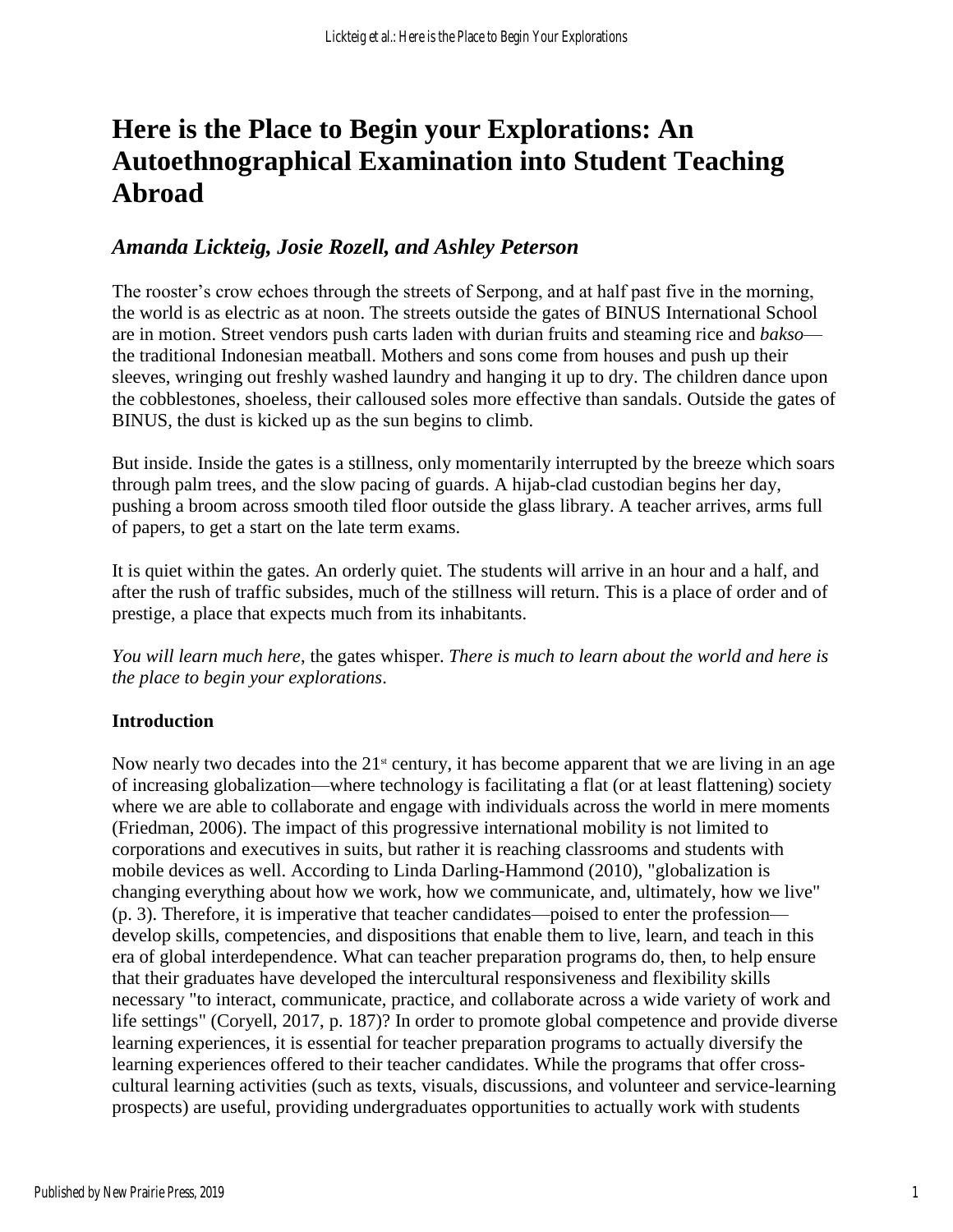from diverse backgrounds in pre-service settings are imperative. However, presenting students with the possibility of international mobility by student teaching abroad—where they can participate meaningfully in another culture through their roles as future teachers—provides interns authentic moments to engage in honest, critical reflection of teaching practices while acquiring new perspectives.

# **Purpose**

As new opportunities arose to place our qualified pre-service teachers with international mentor teachers abroad, we wanted to use these valuable new placements as moments to spur reflective observation among candidates as their own philosophies on education were taking shape. Therefore, the purpose of this paper was to promote critical reflection among two of our preservice teachers (and co-authors) through an examination of their international student teaching experiences. This particular exploration required our students to consider their personal assumptions and reflect on those habits of mind as they re-created storied accounts of their experiences, revealed sparks of revelations, and articulated the lessons learned.

## **Research Questions**

Three questions guided this study:

- 1. What effect do short-term international student teaching experiences have on pre-service teachers' professional growth?
- 2. How do international practicums prompt critical self-reflection in regards to teaching beliefs and practices among pre-service teachers?
- 3. How have previous study abroad experiences influenced participants' critical reflections on teaching and learning practices?

## **Description of Program History**

Beginning in the spring semester of 2014, Emporia State University began to establish short-term international student teaching placements. Our Midwest state requires teacher candidates to complete a minimum of twelve weeks in a student teaching capstone internship; however, at Emporia State University students in both the elementary and secondary education programs maintain the traditional sixteen-week semester. These additional four weeks of student teaching offer eligible students several options: teaching in a private or charter school, working under the mentorship of a National Teacher Hall of Fame inductee nation-wide, or student teaching in one of five countries abroad for which the College maintains partnership Memorandums of Understanding (MOU).

In order to familiarize students with the options of student teaching abroad, the Director of Field Placement and Licensure and the Dean of International Education begin visiting education students during their Introduction to Teaching course. They provide undergraduates with student testimonies and informational materials outlining the various teaching locations and estimated price ranges for each of the experiences. Students then complete a postcard indicating their level of interest and preferred location(s) so staff can follow-up with more information as the student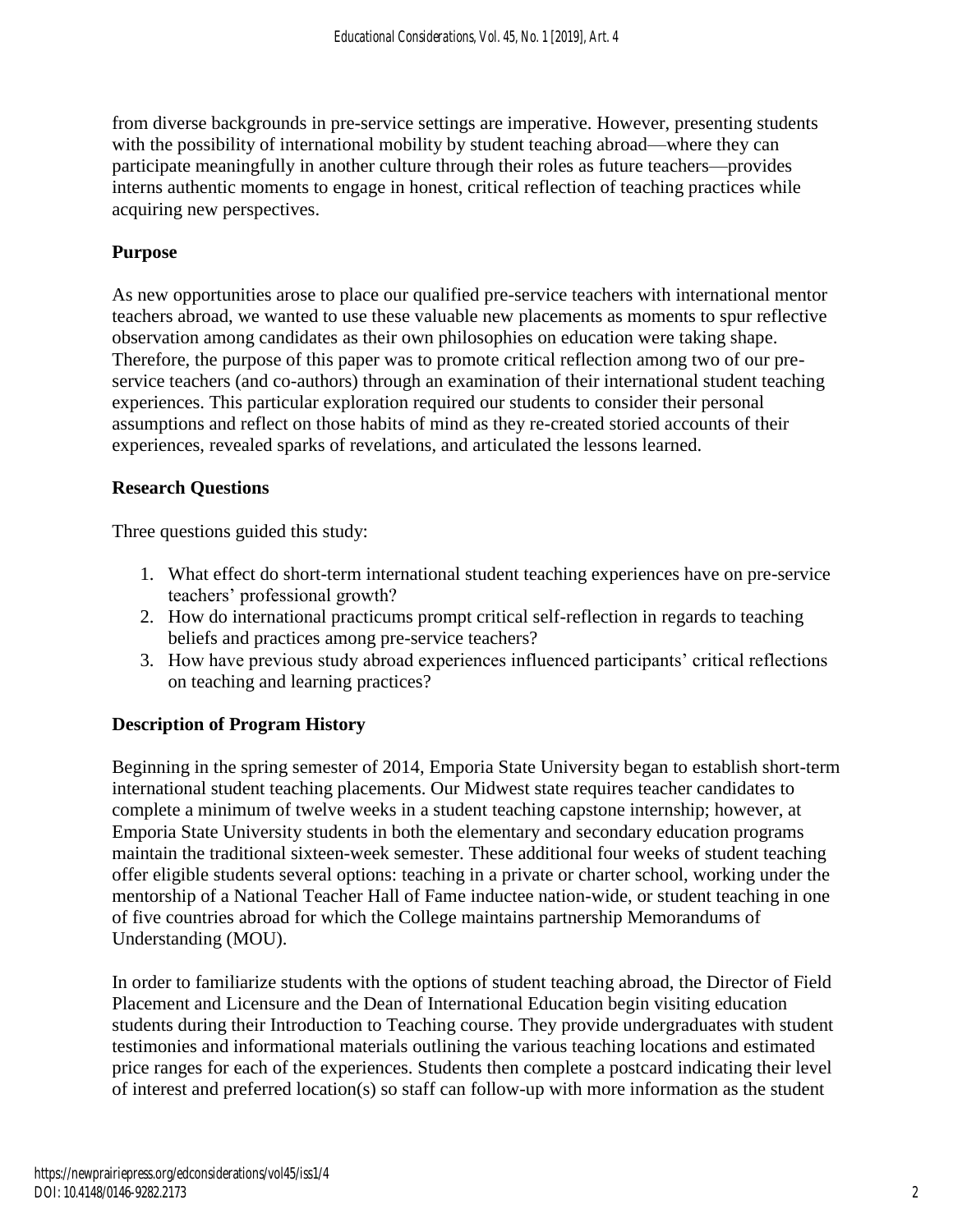progresses through the program. Once elementary and secondary education students are formally admitted to the program and begin the block of professional courses the semester before student teaching, the Director of Field Placement and Licensure returns to speak to the students and provide them with application instructions.

To be eligible to participate in the four-week international student teaching experience, students must have earned a minimum grade point average of 3.0 for the two semesters prior to the application. They are also required to provide proof of international teaching liability insurance, present two positive dispositional assessments from faculty, and must have signed approval forms from two lead faculty in their respective departments. Once students have met the basic criteria, they participate in a face-to-face interview comprised of three faculty and staff within the College. After a student has been approved for the education portion, they begin the Office of International Education's normal process of applying for a short-term study abroad experience.

At present, eighteen students have participated in the College's four-week international student teaching opportunities. Financial assistance for the student teaching abroad varies based on the students' past study abroad experiences and their requested student teaching location. Generally, students are eligible to receive a small grant from The Teachers College dean, a travel grant from the Office of International Education, and financial aid. Occasionally students can also receive housing assistance from private donors and international organizations, such as Rotary.

## **Participants**

As authors of this article, we have also each had roles in the program itself. As a secondary education faculty member at Emporia State University, Amanda conducted faculty-led study abroad trips to Jyväskylä, Finland, in consecutive summers in which placement agreements with primary (grades 1-6) and lower secondary (grades 7-9) schools were established. Additionally, she serves as one of the faculty members who assists with applications and interviews for candidates interested in the international experiences. Elementary education major Ashley, a participant in the first Jyväskylä summer study abroad experience where she took courses such as *Education in Finland* and *National Education Systems*, returned the following spring to work with teachers and students at Kortepohja School in the Jyväskylä municipality. Although Josie, a secondary education major with an emphasis in English/language arts, had traveled abroad extensively before (including a full year abroad the 2016-2017 academic term), spring 2018 marked her first venture to Indonesia.

## **Review of the Literature on Study Abroad Experiences**

Participation in study abroad experiences—where an individual travels to another country and earns college credit for their learning—has become more popular among college students over the past three decades. Involvement in these programs has increased steadily since 1989, with 313,415 students studying abroad for credit in the 2014 academic year (Engel, 2017, p. 4). In fact, participation in study abroad programs has seen a 232 percent increase from 1985 to 2002 and has tripled in the past two decades" (Geyer, Putz, & Misra, 2017, p. 1042). Duration and formality of these experiences can vary anywhere from one week to a year, and from independent trips to faculty-led excursions. However, even with these rising numbers, "fewer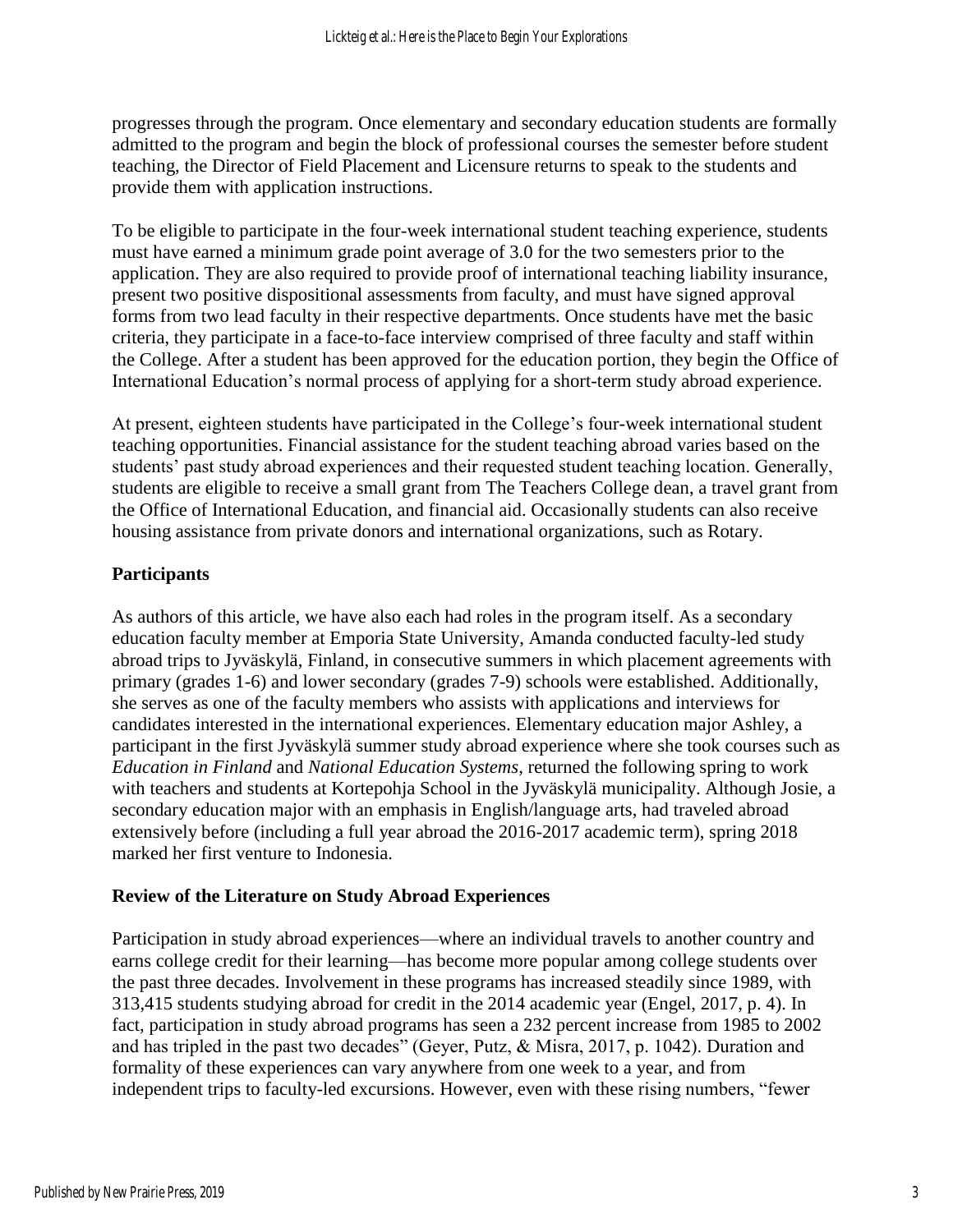than ten percent of US undergraduates participate in a study abroad program" (Engel, 2017, p. 4).

Much of the existing literature focuses on long-term programs (a semester or longer) but as short-term study abroad programs have become more popular, additional studies have emerged. In general, participation in a study abroad experience provides a host of benefits. Some of the personal advantages for students who study abroad include positive academic performance and higher graduation rates (Engel, 2017). Additionally, recent theories suggest that going abroad may "actually lead to improved mental health upon returning as a result of coping skills, confidence, problem solving, and independence gained while abroad" (Bathke & Kim, 2016, p. 15). Individuals in study abroad experiences also have better professional development—they tend to be more flexible and open to change, which helps them adapt easily to new situations. The confidence gained abroad can help study abroad participants perform better in interview settings. In fact, graduates who studied abroad are 22.9 percent "more likely to be in employment three years following graduation relative to their non-mobile peers" (DiPietro, 2015, p. 241).

Recent research on international student teaching experiences has further revealed that "combining a practicum experience with a study abroad program is one potentially powerful source of learning about international educational contexts" (Vandermaas-Peeler, Duncan-Bendix, and Biehl, 2018, p. 119). These unique internships offer pre-service teachers opportunities to grow professionally as well as personally as these young adult professionals navigate unfamiliar places, new customs, and—often times—foreign languages independently while simultaneously engaging in ongoing professional development (Egeland, 2016).

For future educators who study abroad, these positive benefits can transfer into culturally relevant pedagogy (also referred to as culturally responsive teaching), which studies have revealed as an effective means of meeting academic and social needs of culturally diverse students (Howard, 2003, p. 196; González-Carriedo, López de Nava, & Martínez, 2017). According to Gay (2000), culturally relevant pedagogy (CRP) uses "the cultural knowledge, prior experiences, frames of reference, and performance styles of ethnically diverse students to make learning more relevant to and effective [for students]" (p. 29). Therefore, author Tyrone Howard (2003) calls for educators to undergo critical reflection—"a personal and challenging look at one's identity as an individual person and as an active professional" (p. 201)—in order for teachers to engage in the processes of improving their practice, "rethinking philosophies, and becoming effective teachers for today's ever-changing student population" (p. 201). As the cultural, ethnic, linguistic, racial, and social class backgrounds of students in our U.S. classrooms continue to diversify, it is imperative that teachers understand how these concepts shape the learning experiences of their students. So in response to the need for understanding produced by this culture gap, Moss, Barry, and MacCleoud (2018), call upon teacher educators to "challenge pre-service teachers' ethnocentric/monocultural perspectives and practices as they prepare them to successfully teach within culturally diverse schools" (p. 208). To do so, teacher preparation programs must provide preservice teachers opportunities to analyze important issues and construct pedagogical practices that have relevance and meaning to students' social and cultural realities.

# **Qualitative Methods**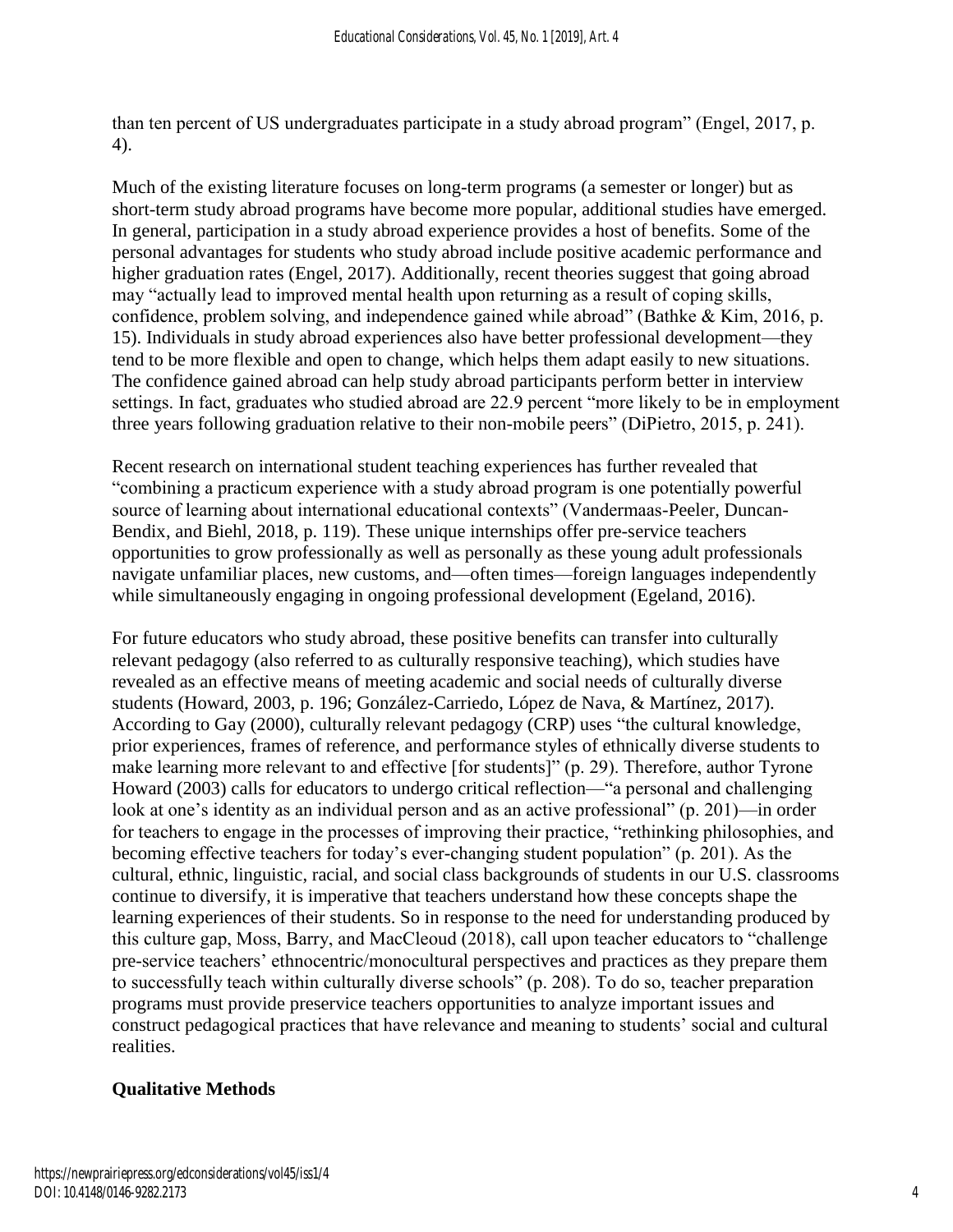Due to our varied backgrounds and experiences—and in order to achieve methodological triangulation—we employed a mix of qualitative methods among the three authors. Throughout the fieldwork, we conducted observations in hallways, classrooms, faculty meetings, and conferences in order to familiarize ourselves with the policies and practices of students and staff in the schools (Barbour, 2007; O'Reilly, 2005), as well as collected artifacts (Schwandt, 2007) such as photographs and student work samples (See Appendix  $A \& B$ ). Additionally, we participated in "conversation as research" (Kvale, 1996; Brinkmann, 2013) as a powerful method of understanding the everyday lives and practices of our colleagues and mentors. Each of these methods align with the practice of participant observation (Thomas, 2017). Because our research questions revolved around professional growth and critical self-reflection, serving as participant observers by positioning ourselves as immersed agents in the study was an important method in synthesizing information about the teachers and students, educational processes, and the overall cultures. For Josie, especially, turning to the practice of free writing (Chang, 2008) and poetry through the use of her personal blog (Figure 1) helped process her cultural experiences (Rozell, 2018). Given the overlap in methods, maintaining research journals of our personal experiences (Mulhull, 2003) allowed us to take our various observations and begin maneuvering them into deep reflection. Gathering data using an assortment of methods not only produced a rich data set but also provided a sense of trustworthiness regarding our conclusions (Guion, Diehl, & McDonald, 2011).



*Figure 1.* "the Hydrogen Jukebox" blog screenshot.

## **Autoethnographic Lens**

In terms of research methodology, we employed autoethnography as a way to process our experiences. As a genre of narrative inquiry, autoethnography is a form of research "that seeks to systematically analyze the researcher's personal experience embedded in a larger social and cultural context" (Kim, 2016, p. 123). Qualitative researchers use autoethnographical methods to extract meaning from critical reflections of an immersive experience (Chang, 2008). For Ashley and Josie, the method of autoethnography provided the reflective space to examine their personal transformative experiences of student teaching abroad. (Sykes, 2014).

Kazuo Ishiguro reflected, in his 2007 Nobel Lecture, that important turning points in an individual's career are not grand, momentous occasions but rather "small, scruffy moments. They are quiet, private sparks of revelation." When these crossroads do appear, he says it is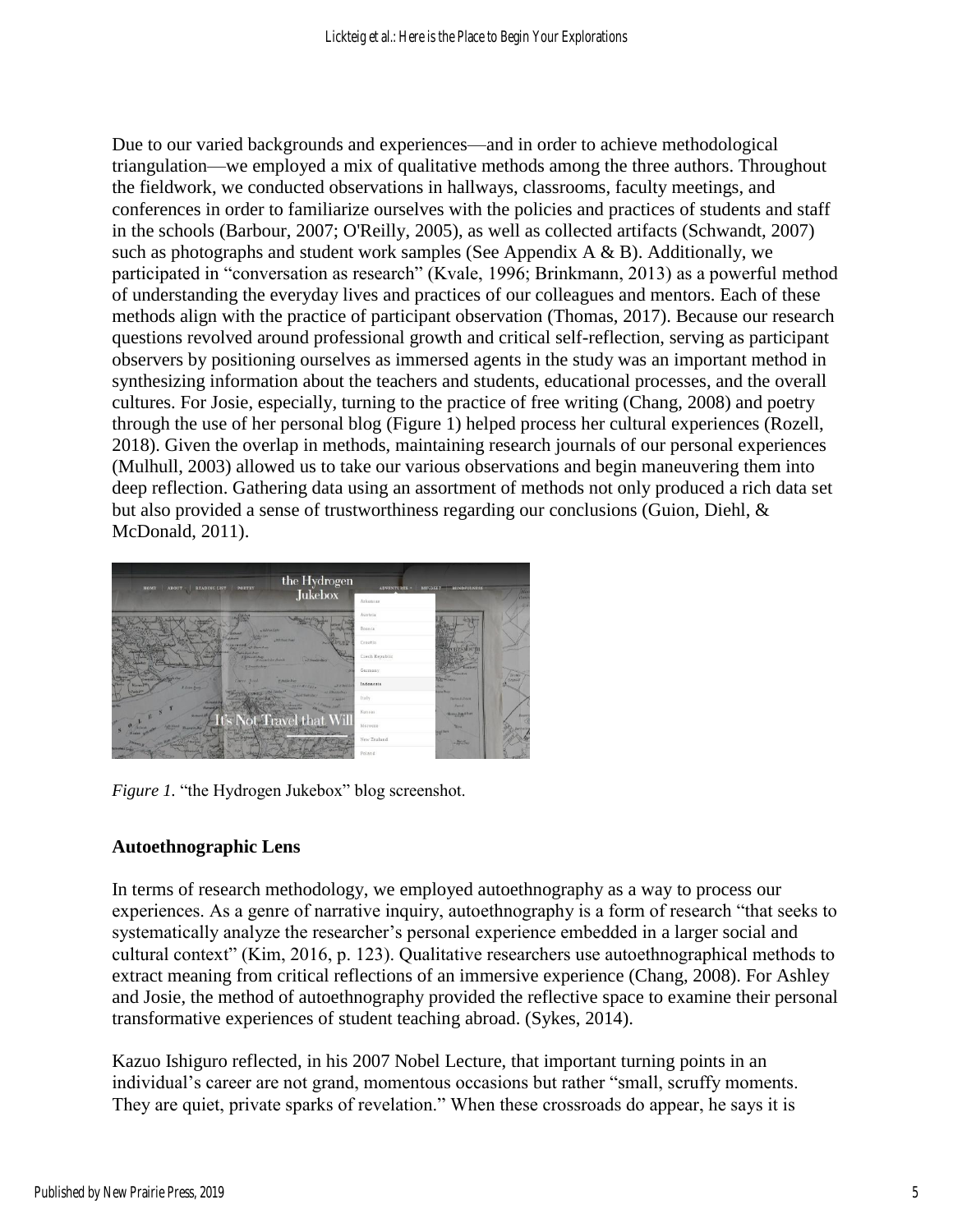"important to be able to recognise [sic] them for what they are. Or they'll slip through your hands." That, truly, was our purpose of applying autoethnography as a methodology; rather than making sweeping generalizations in an attempt to apply our experiences to larger populations, we instead hoped to use the stories of our experiences to magnify these "scruffy" moments and trigger moments of deep reflection among ourselves. Furthermore, using autoethnography as a vehicle to stimulate critical reflection enabled us to examine how our positionality influenced our teaching, and therefore our students (Howard, 2003).

# **Transformative Learning Theory**

For study abroad participants, but perhaps more importantly for preservice teachers, it is essential to engage in the introspective process of reflexivity. According to Ryan (2005), "to be reflexive, participants (teachers) investigate their interactions via introspection as they occur and in the reflective mode participants reflect on various elements (verbal, nonverbal, feelings, and thoughts) following the action" (para. 10). The acts of investigating interactions *as* they occur as well as reflecting *on* instances after they have transpired echoes Donald Schön's (1983) concepts of *reflecting-in-action* and *reflecting-on-action*. As teachers, having the ability to analyze situations on the spot, reflect, and proceed forward with an appropriate response is essential. Therefore, for the purpose of this study, we utilized transformative learning as our theoretical lens. Within transformative learning, we employed critical reflection to seek understanding of the change that occurred within our own *habits of mind*—our sets "of assumptions—broad, generalized, orienting predispositions that act as a filter for interpreting the meaning of experience" (Mezirow, 2000, p. 17). Originated by Jack Mezirow in the 1970s, transformative learning theory describes "how people develop and use critical self-reflecting to consider their beliefs and experiences" and cultivate autonomous thinking (esthermsmth, 2017, para. 1). Mezirow argues, through transformative learning, that each person has a particular view of the world derived from their upbringing. This influences their frame of reference and, ultimately, how they think. These habits of mind become so rooted that it takes what Mezirow refers to as a *disorienting dilemma*—or catalyst—to disrupt these assumptions. The aim, then, of transformative learning is "to help individuals challenge the current assumptions on which they act and, if they find them wanting, then change them" (Christie, Carey, Robertson, & Grainger, 2015). Study abroad opportunities (particularly international student teaching experiences) have served as catalysts and provided our authors with space to critically reflect on their habits of mind.

### **International Placements**

**Jyväskylä, Finland**. In early May, Ashley had just completed her fifth- and sixth-grade placement at Kortepohja School in Jyväskylä, Finland. Kortepohja is a grades one through six building, and English-speaking classes are taught either by Finns fluent in English or native English speakers. Students in English-speaking classes are typically children of foreign families or those who began their schooling in English, as the purpose is to maintain their language skills. Teaching and assessments follow the Jyväskylä municipality curriculum and theoretical subjects are taught in English while key concepts are learned both in English and Finnish. Unless students from abroad will reside in Jyväskylä for less than a year, pupils are required to possess English and Finnish language skills at a minimum of level A2 according to the European Language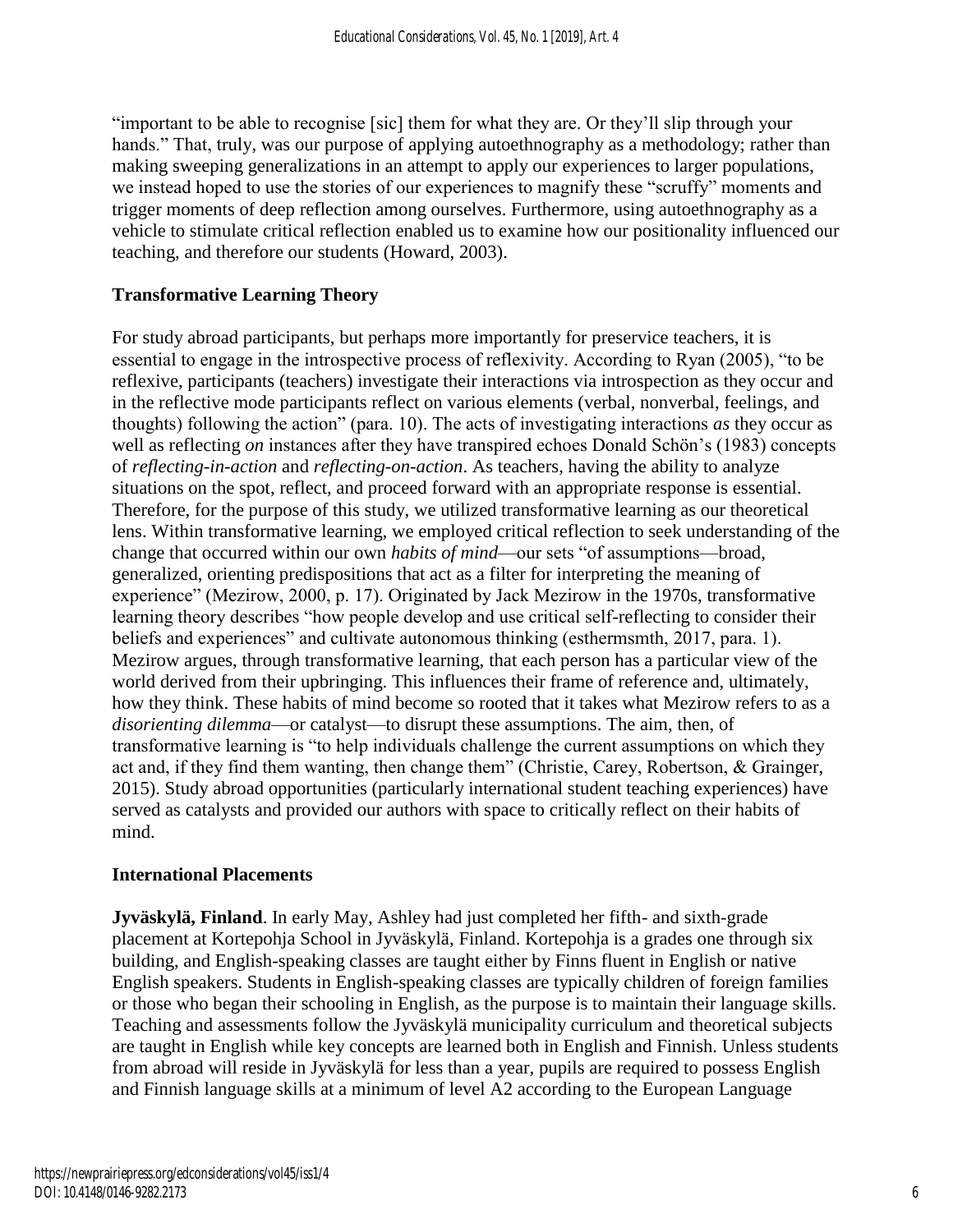Framework as "the overall goal of the studies is the student's fluent language proficiency both in English and in Finnish" (Jyväskylän Kaupunki Kortepohjan Koulu, n.d., para. 8).

**Serpong, Indonesia**. Given the option by her host school to participate in a longer internship, Josie completed her extended placement in a middle school English classroom at BINUS International School in Serpong, Indonesia, in late May (after the spring semester at Emporia State University had concluded). The school, which follows the Cambridge International Curriculum—a college preparatory system spanning the ages of five to fourteen—is accredited by the Indonesian Ministry of Education and Culture and focuses on a common set of principles. BINUS places emphasis on planning, leadership, and presentation skills, as well as attributes such as self-discipline and moral character. Additionally, the middle school in Serpong focuses on a broad range of subjects that address both regional and international topics as well as the core subjects of English, maths, and science. To be admitted to the middle school, students must pass a written exam in mathematics and English as well as undergo a student interview (Cambridge International, n.d.).

## **Critical Incidents**

Ashley and Josie's roles as students who had participated in study abroad experiences earlier in their undergraduate programs, and then chose to finish their student teaching abroad, reflect unique perspectives. Although research on studying abroad—and even student teaching abroad—exists, statistics and research on the number of undergraduates in the United States who study abroad multiple times is lacking. However, with the total percentage of students studying abroad in our state at 1.26 percent for the 2015-2016 academic year (with the national average at 1.63 percent) we can infer that the numbers are quite low (NAFSA, n.d.). Remaining true to the essence of autoethnography, we have used multiple voices and preceded our authors' stories with relevant literature to craft layered accounts that invoke introspection. While these accounts are based on the data collected during our time abroad (observations, conversations, journals, etc.), these instances are generated based on the meaning we made of our cumulative experiences.

**Ashley: Kortepohja School (Jyväskylä, Finland)**. As I trudge through the half-melted snow on my ten-minute walk to school from my host family's home, I ponder the coming day. I have been an observer of the inner workings of the Finnish school system for the past two days in a small international subset of Kortepohja School. The approximately 60 students that participate in the program, which is entirely English speaking, are divided into three classes of two grade levels each. I flip through my mental student roster trying to remember names and faces. Let's see—Kady and Jeff are here from Georgia; their father is working as an engineer in Jyväskylä. Trey, from Massachusetts, is here because his mother is studying at the university. Jere, Aino, and Tapio, along with many other Finnish students, have grown up in Jyväskylä, but their parents want them to be exposed to the many cultures while bettering their English. I know Aabroo is from Afghanistan, but did her family move here because of political unrest or for work? I'll have to sit by her at lunch to try to learn more—she seems eager to share about her life.

I walk through the door of the teacher's lounge at 7:45 a.m. and am greeted with silence. Not a single teacher has arrived yet. I remind myself that the first class doesn't begin until 8:15 and teachers won't begin to arrive until 8:00. I walk to the shoe and coat closet and peel off my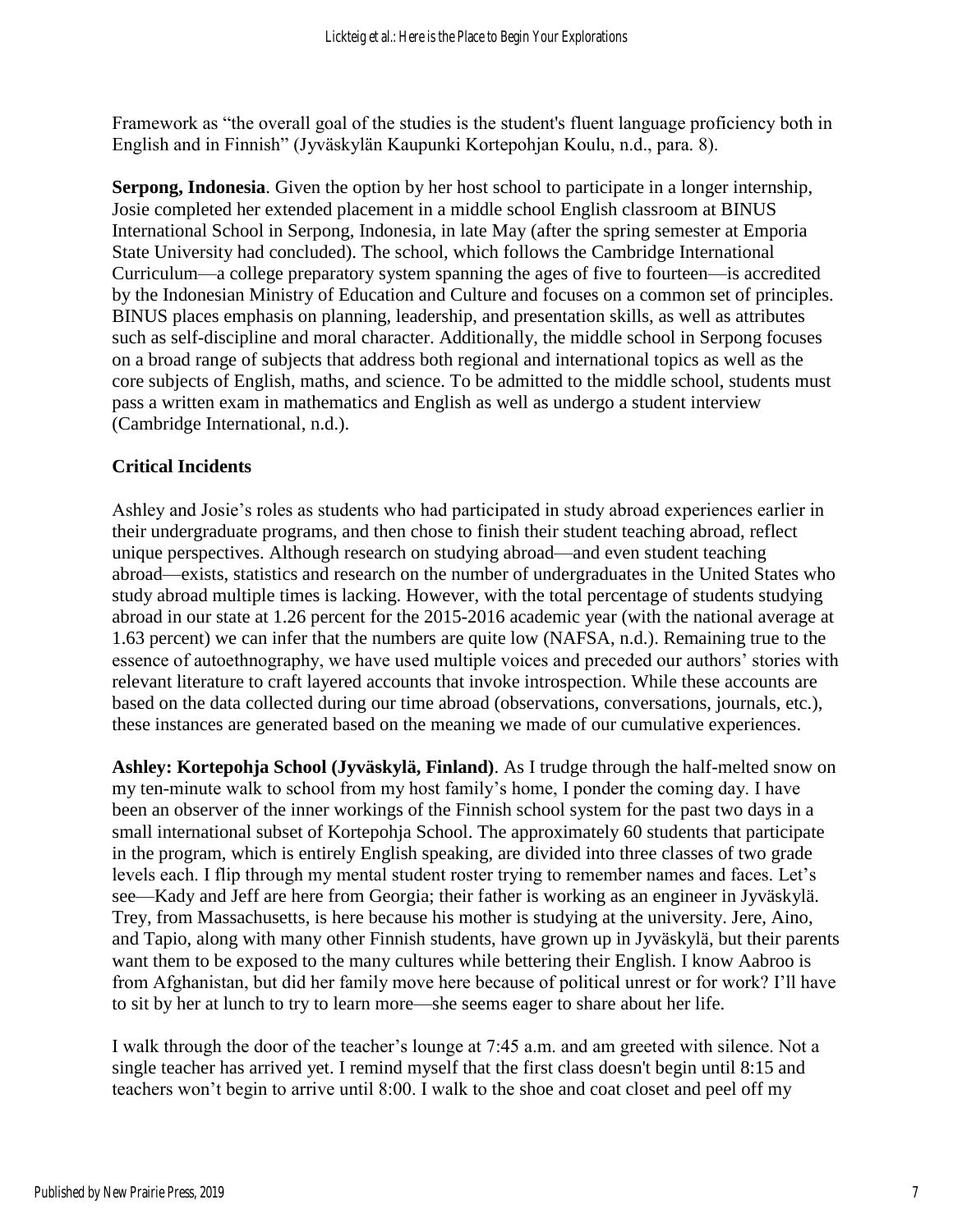heavy coat and outdoor shoes and exchange them for my comfortable indoor ballet flats. Very few staff members drive to school and, even if they do, the walk from the parking lot to the lounge may result in muddy shoes as a result of the cold and wet weather. So, in an effort to keep the floors clean, teachers never wear the same shoes they wear outside in the building. The staff begins to trickle in a few minutes before 8. Even if they have class at 8:15, there is no sense of urgency—only soft easy chatter as they shed their coats and change into their indoor shoes or slippers. My mentor teacher, Mrs. Koskinen spots me and waves me over to introduce me to the social studies teacher who asks about my time and what differences I have observed in their system. He is genuinely interested in what I have to say and is already quite knowledgeable about the American system. Coffee starts to brew as mailboxes are checked and announcements for the week are pulled up and projected onto the television. The bell rings, signaling the beginning of the first lesson and teachers that have class during the first hour pour a cup of coffee or tea and head to class while others prepare lessons, grade papers, or continue to visit with colleagues. I trail behind Mrs. Koskinen as we walk to her 5th and 6th grade room. Students line the halls, taking off outerwear, placing their shoes on the racks, and talking to friends. Unlike the teachers, student simply leave their outdoor shoes off and, generally, opt for running around the school in warm socks. Mrs. Koskinen opens her door and the students file into the classroom.

As the students settle into their day, there is some groaning and complaining as they open their math textbooks and begin to work. Mrs. Koskinen and I quietly walk from student to student, reminding them to stay on task or answering questions if needed. As in many classrooms in Finland, this one expects students to take responsibility for their learning. Leena, a tall sixth grade Finn with beautiful blonde hair, finishes a page in her workbook. She walks to the front of the room to check her work with the open answer key on the teacher's desk. A triumphant smile spreads across her face as she sees the correct answers match the ones in her book, and she walks back to her desk to get started on the next page. This pattern continues for all students over the next 45 minutes until the teacher announces it is time for break. The students get up, rush to the hall to put coats, hats, and shoes back on and go outside for the 15-minute break that is between each lesson. Mrs. Koskinen also puts on her coat and a bright yellow vest to take her turn on break duty and supervise the students. When the bell rings, students come back in the classroom, ready to begin a new subject. They know that there will be a longer 30-minute mid-morning break after their 45 minute environmental studies lesson on longitude and latitude, so they are motivated to begin the lesson.

After their long break and two more 45 minutes of instruction/15-minute break cycles, Mrs. Koskinen and I walk to the lunch room. I spot Aabroo in the hall and strike up a conversation. "Today we are having liver patties!" She tells me, sounding entirely more thrilled than I would have expected. Mrs. Koskinen overhears and explains, "It is actually one of the students' favorite lunches." I see this is true, as we enter the cafeteria and some students help themselves to five or more of the liver patties. Students serve themselves lunch with the only stipulation being that they must take at least a taste of each item. I think back with a smile to spinach soup day and the contests between students to get the least amount of soup.

With full stomachs, the students walk back to the room for two more classes—woodworking and English. Today is relatively short and this group goes home at 1:30. They gather books and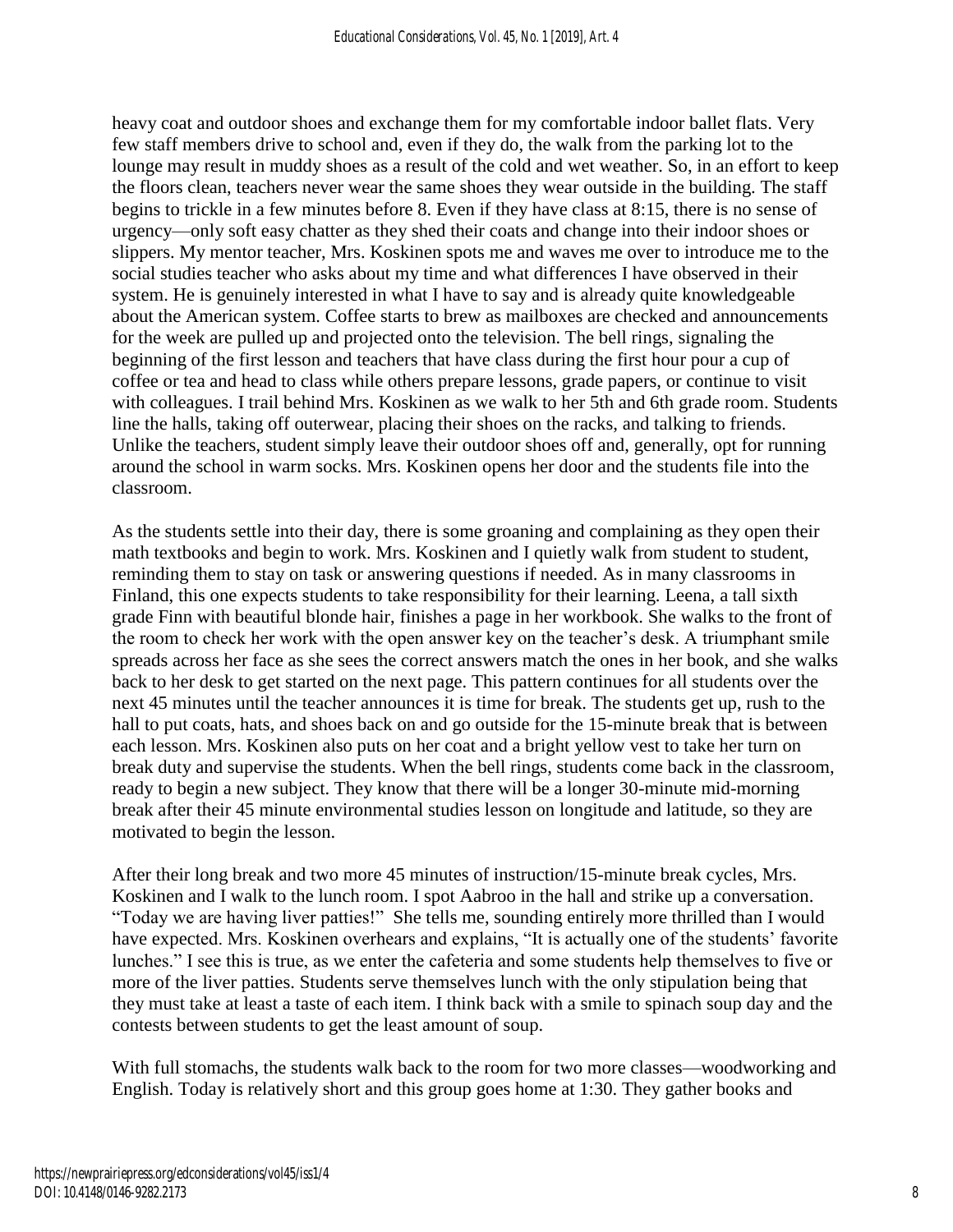homework, walk to the shoe rack and pull on their shoes for the last time. Jaakoo pokes his head back in the classroom and I wonder if he has forgotten his books.

"Goodbye, Ashley. Thank you for the lesson!"

"Thank you for letting me be a part of your classroom," I respond with a smile.

**Josie: BINUS International School (Serpong, Indonesia)**. Chairs scrape against white tiled floor as soon as the door to 8J opens. Ms. Tyrine, my mentor teacher, a tiny Filipino ball of warmth, enters first and I am in tow behind her. I try and keep my gaze level, to be cool and suave, but the truth is I'm quite nervous. There are quite a few Western teachers at BINUS International School—Americans, Brits, Australians—but all of them are males. There hasn't been a *female* Western teacher in years. Until me.I still don't quite know what to make of that. How does that change my role? *Does* it change my role? Am I some sort of *double* foreigner? I don't know.

The room is small and the windows are shaded so as to keep out steamy sunlight from humidifying the air. The air conditioner (or "air con") is spitting out delicious rhythms of cool breeze, and despite my nerves and my insecurities I find myself simply thankful to be out of the heat.

The open door ushers in smells of frying tofu and baking vegetables from the canteen downstairs. The school is fashioned like a motel; the doors of the classroom open to the outdoors and long hallways connect the rooms. Numerous canteens and dining halls dot the campus.

I follow Ms. Tyrine into the small room, and the students stand and recite, "Good-Morn-Ing-Ms-Tyrine-And-Ms—." They pause, unsure of what to call me and I see all of their eyes upon me. It's different from being stared at in the streets of Serpong, me being the only Western woman in the entire city (*bule,* they call me, not impolitely). This, having twenty pairs of eyes gazing at me, observing me, curious, seeking, searching, *asking*; this is expectation. And I'm not sure what I should do, really, except smile. Ms. Tyrine calls out,

"Say hello to Ms. Josie."

"Good-Morn-Ing-Ms.-Josie."

"She is going to be interning with us for the next two months, so expect to see her in some of your classes. She will be observing the teachers and the students and taking notes, so don't be afraid of her and don't annoy her. Arlin! Make room in the back!"

Students scramble to rearrange the desks, the horrible scrapings on the floors making me want to laugh and cry at the same time, because the truth is I'm more nervous than I've admitted to Ms. Tyrine or even myself. They make a spot for me to tuck in behind a wooden desk. I make myself as comfortable as I can on the red plastic chair amongst all of the pairs of eyes still trained on my movements. For the next forty minutes my task is to sit here at this table, snuggled in the gazes, and take notes.

As soon as I put pen to paper, I become a chameleon. Something about having a task, something to focus on, makes me forget that students can see me. I look at the Cambridge lesson plan that Ms. Tyrine had given me before we walked to 8J. The lesson plans are set for one week at a time, and at the beginning of the plan is a breakdown of objectives—*using Bloom's Taxonomy*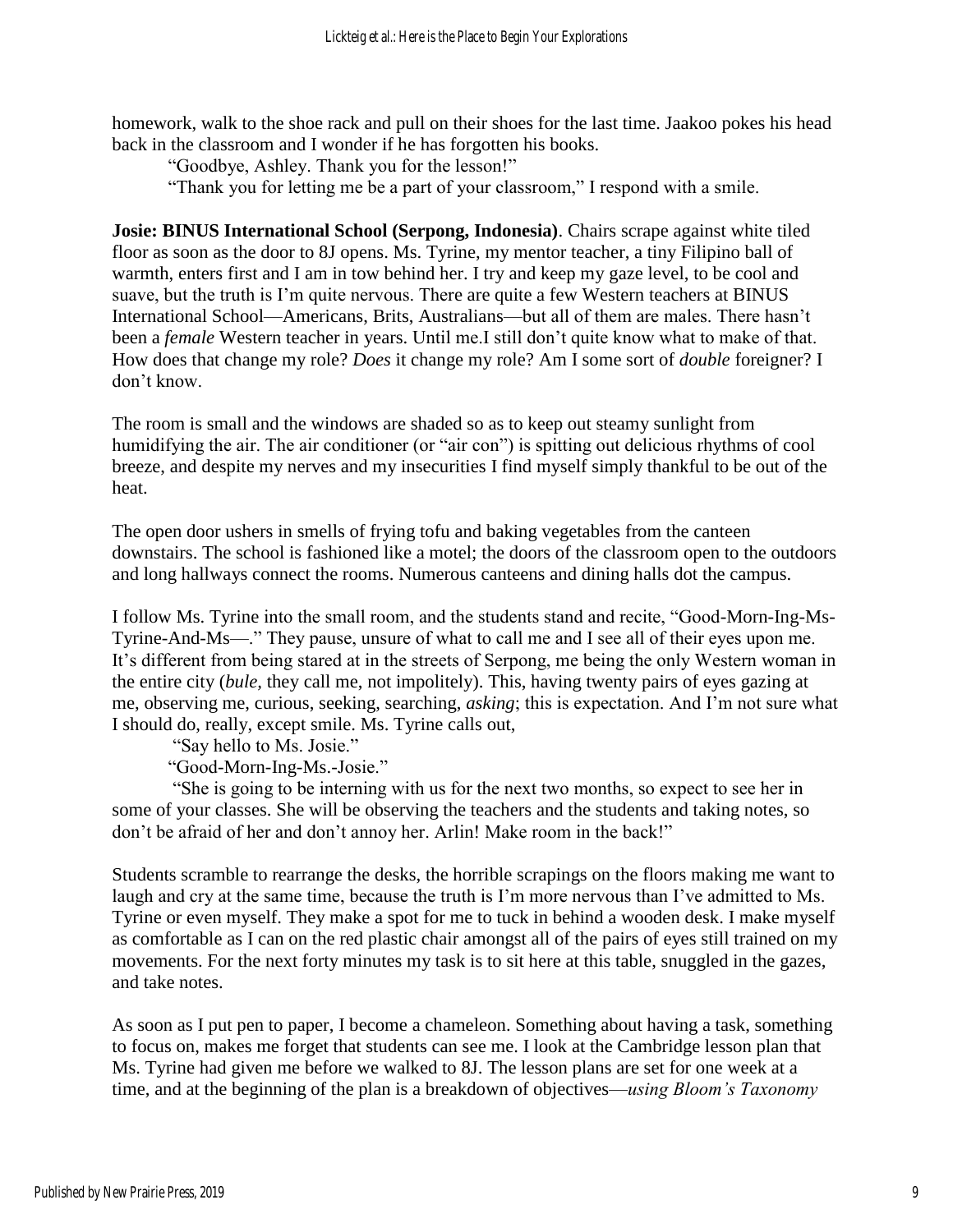*objective verbs,* I note—the vocabulary addressed for the week, and previous learning. 8J, a class of level 8 students, have *Post-Reading Activity 1 (continuation) / Writer's Craft* on the docket for today's class. Ms. Tyrine begins with asking for students to take out yesterday's seat work so as to go over answers. She has the students pass their papers to a neighbor and with a red pen mark their neighbor's paper for correct answers. It's a dance with which I am familiar.

Ms. Tyrine calls out an answer, and the students whoop and holler at each other, congratulating each other for correct answers or heaping shame upon each other for wrong ones. Ms. Tyrine signals for quiet, but the roar of energy doesn't cease. When the students are seated and more still, Ms. Tyrine calls out, "*and,* class, why do we need to know about this? Why is it important to understand this concept?"

I hear this and cringe. I know I have said this to a room of 20 American students before, and got nothing but glazed expressions. *We* don't *actually need to know this,* their faces read. *It's* not *important, thank you very much.*But almost immediately a girl sitting in front of me calls out, "because we need to know to use shortened expressions of speech. If we want to be understood by native speakers, we must use the common words."

I'm shocked. What kind of response is that?

"Very good," Ms. Tryine says. Before she can move on to the next question, a boy in the front pops his hand up.

"Excuse me, Miss, I don't understand. Why isn't 'B' correct?"

A hand in the back corner shoots up. Ms. Tyrine calls on him, and he explains the error in "B". She then moves on to the next question. The students whoop and Ms. Tyrine signals for quiet and asks, again, why it all matters.

This time, a boy to my left calls out, "you can't learn how to conjugate properly if you don't understand the mechanics of past perfect."

*What!* I am impressed. *Why do they care about the "why"? That's not typical of the students I've worked with in the past.*

"Miss?" asks a girl with a ponytail. "Who came up with the idea for past perfect?"

"Yeah, why don't we have the past perfect in Bahasa Indonesian?"

"Why can't it be answer 'C', it says 'had been' right here!"

Back here, seated at my little red chair and wooden desk, it's almost palpable how curious the students are. While that translates to insecurity on my part—when *I* am the subject of their curiosity—it also translates to content knowledge and interest on the part of the student. *Is that why they know the answers? Why they care so much about the 'why'? Blanket curiosity?* I hear Ms. Tyrine ask another question. Another hand shoots up.

"The authors use that kind of sound device to signal irony and satire for their readers. If we want to sound ironic and satirical, or show some sort of sarcasm, we need to use that, too."

"Do we have that in Bahasa Indonesian?"

"Who came up with satire?"

"Who is the most famous satirist?"

"Why does it work so well?"

Ms. Tyrine addresses their questions to the best of her ability. The bell resounds throughout the halls—a long, piano melody that I recognize as one of the Samsung ringtones—and the class is over. The students rise to their feet and call,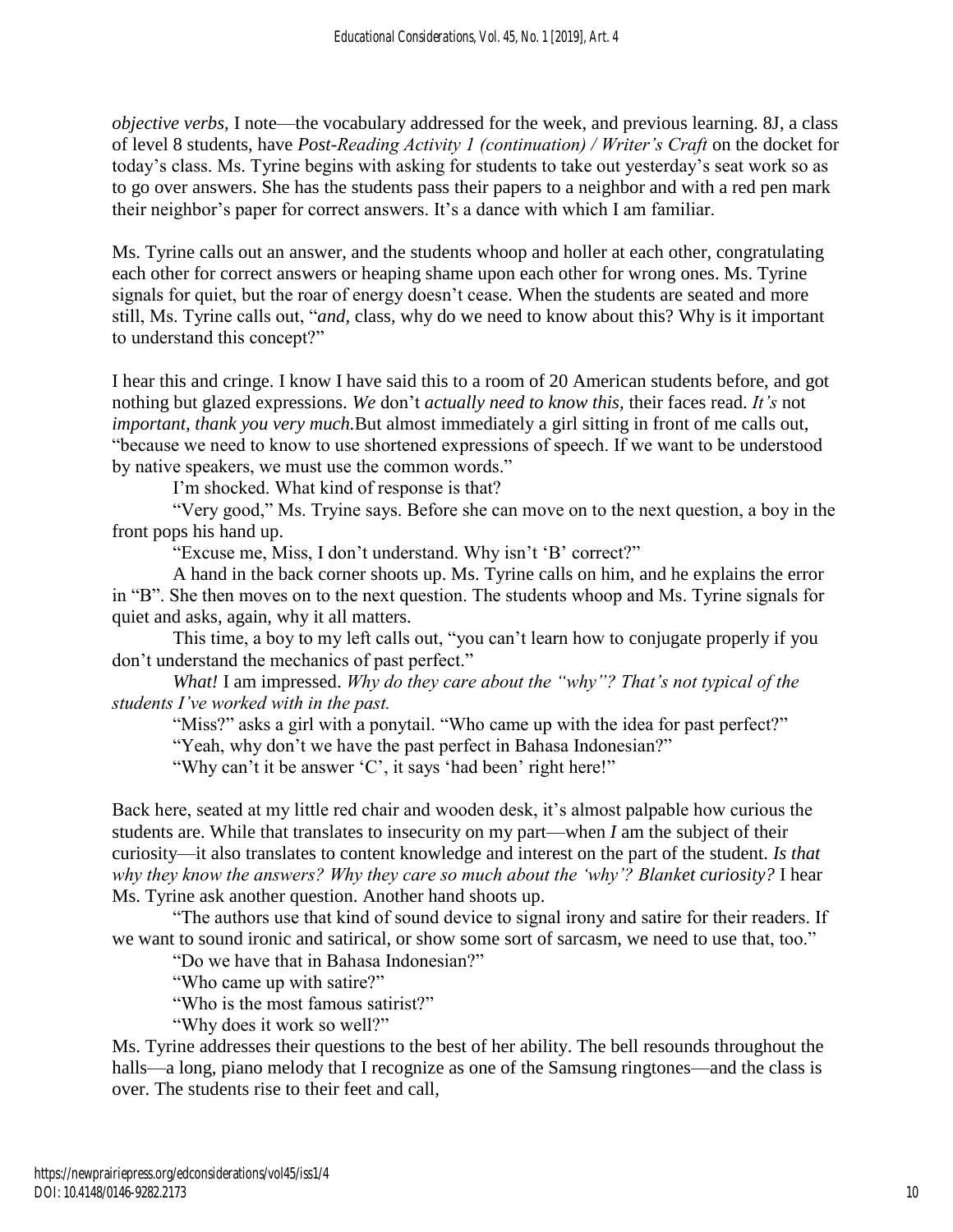"Thank-You-Ms.Ty-Rine-And-Ms.-Josie."

I give them an awkward bow and duck out with Ms. Tyrine, back into the breezy tropical hallways, a little more at ease with their questioning glances.

## **Lessons Learned from Finland**

**Simplicity.** One of the most obvious difference between American and Finnish teachers is that teachers in Finland make breaks a priority. They work hard during the time they set aside to do so, but when the time comes to rest they focus on doing just that. When summer breaks come, everyone adjourns to their summer cottages and teachers leave their school planning and materials at school. Weekends are for spending time with family, not grading or planning the next week's lesson. Finnish teachers prioritize a work-life balance.

It seems like common sense to make learning fun, inventive, and hands-on to motivate students. I have seen several examples of this in Finnish classrooms such as using music to teach a phonics skill or shooting off bottle rockets in an optional studies class. The interesting thing though, is that these activities are found online, from workbooks in the classroom, or shared over coffee in the teachers' lounge. They generally involve little to no preparation and, if material are needed that the school does not already have, students are asked to bring them. Teachers do not feel pressured to come up with the latest and greatest on their own. This practice does not make them lazy or incompetent in their planning, it just makes it possible for them to focus more of their attention on the actual instruction—on making sure the students truly grasp the concept.

**Autonomy.** A second grader riding the city bus to and from school alone is something that would make many Americans balk. However, this is a very common practice in Finland. Finns give their children opportunities to be independent from a young age. In addition to day-to-day activities like transportation, Finnish students show this autonomy in how they approach school. Students are, of course, given some instruction, but part of what makes teachers' jobs simple is the fact that students can work independently when asked.

Group work and collaboration is highly valued in Finland schools which may seem to be counterintuitive to autonomy. However, I have observed that the collaboration that is used in Finnish schools is used through the perspective of autonomy - students are encouraged to work together but think for themselves.

I found it interesting how much trust the teachers of Finland place in their students' ability to do what needs to be done. They embody the adage, "you can lead a horse to water, but you can't make it drink." Teachers do all they can to support and assist, but they give students power to take authority of their own learning.

### **Lessons Learned from Indonesia**

**Curiosity.** We understand concepts as they relate to our prior knowledge, and in order to begin the process of understanding, we *have* to be curious. That curiosity must come from within, too, an intrinsic energy source. It cannot be forced upon the students. Fostered, perhaps, but not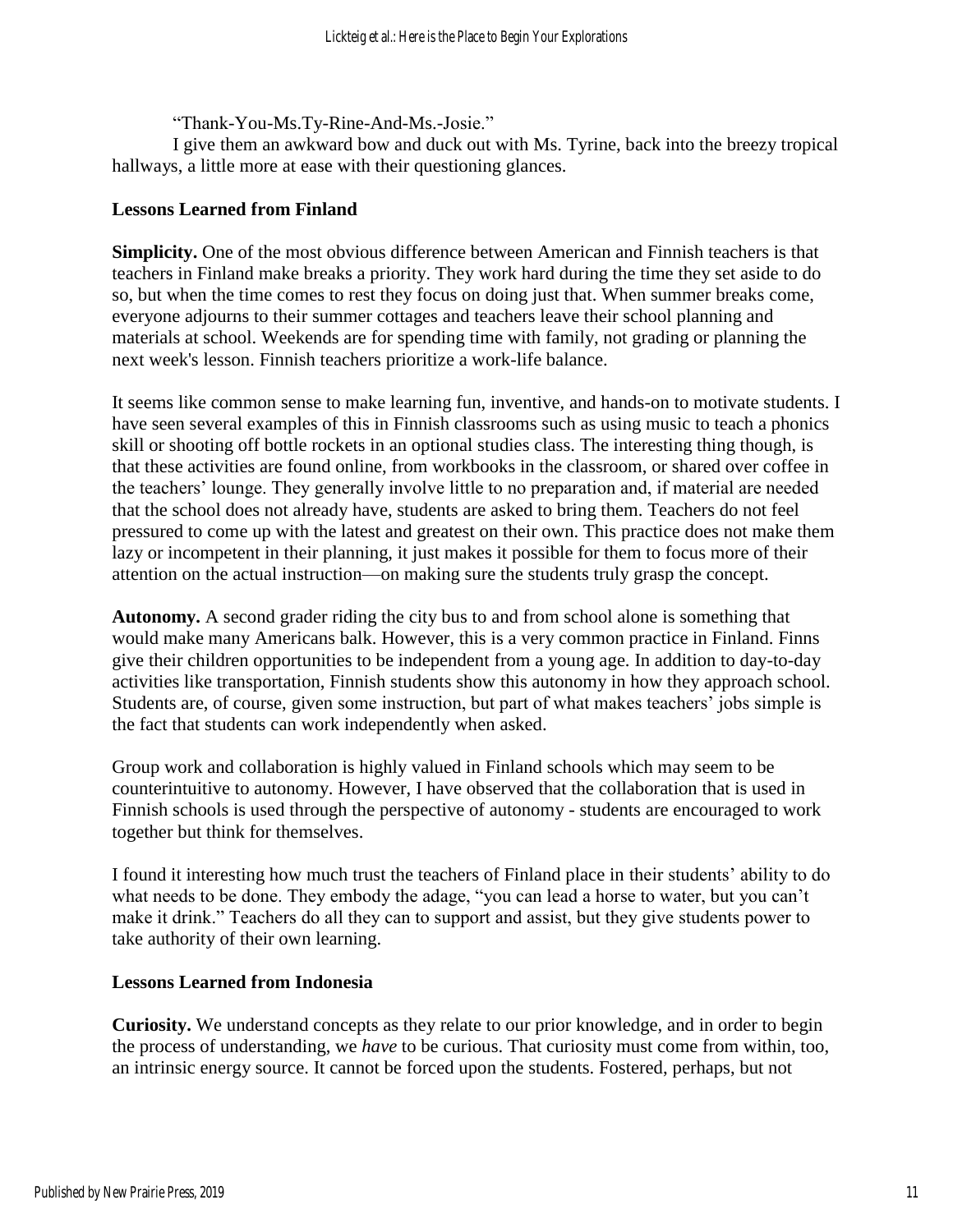forced. This is what I look at as I gaze at the sea of Indonesian students—curiosity. Driven not because they were asked to be curious, or *assigned* curiosity, but because it comes from within.

When a student gets to the level of asking *why*, instead of stopping at the "what" or "how come", learning takes place tenfold. This curiosity makes them masters of their own learning, masters of their own education. It is inspiring, to put it simply, after I let myself breathe away the insecurities that can arise from such close scrutiny. I have not come to Indonesia to teach the "American way". I have come to learn from BINUS, learn the Cambridge curriculum, learn the policies and procedures for teachers and students in an Indonesian education system. I can learn from careful observation.

These students show me that it's not enough to merely be curious about a topic, you must ask the question outright. You must be bold, not fear giving a wrong answer or asking a "less than intelligent" question. The curiosity may be what facilitates learning, but it is the application of curiosity—through questions—that is the process of learning.

**Perspective.** Using my teaching colleagues as a resource, I am beginning to understand BINUS International School as it relates to my prior experience with teaching. The Cambridge system itself is markedly different from our Midwest education system. Cambridge prioritizes assessments, for one, and does not place emphasis on the integration of technology. The school set-up differs as well. The teachers are the ones who roam from classroom to classroom, not the students. When not in the classroom, the teachers are in Teacher Work Rooms, one per each department. The lessons are planned in collaboration; the four grade 7 English teachers work together to create the week for their students. One teacher is in charge of the PowerPoint for the week, one for the seat work, one for the lesson plan itself and then one to align it with the Cambridge standards. In this way, the lesson is the same across the board for all grade 7 English classes, week by week.

*They do things differently, here,* is something I could say about anywhere. Scotland? *Different.*  New Zealand? *Different.* India? South Africa? Malaysia? *All different.* When I look and peer and search through those differences in systems, I learn more about the system I am familiar with, too.

One could possibly read a book about the Indonesian education system. Or search, "what is it like to teach with other Indonesian teachers?" But that would not prepare anyone to teach at BINUS International School. First of all, the majority of my teaching colleagues are expats from the Philippines. That was quite a surprise to me, and indeed, the Filipino teacher has different habits and strategies than the Indonesian. Secondly, reading about the Cambridge system is entirely different from seeing it in action. I had qualms about the success of teaching to the test, about the lack of teacher-classroom ownership. Those qualms disappear as I sit in my plastic red chair at the wooden desk and observe learning growing and spreading.

I have learned more about the American education system from observing and asking questions about the Cambridge system than I ever imagined. It mirrors how one tends to learn more about the English language when one studies French. It takes getting out of the box to look at the surface area, to examine it from different angles, to compare its size with the box next to it and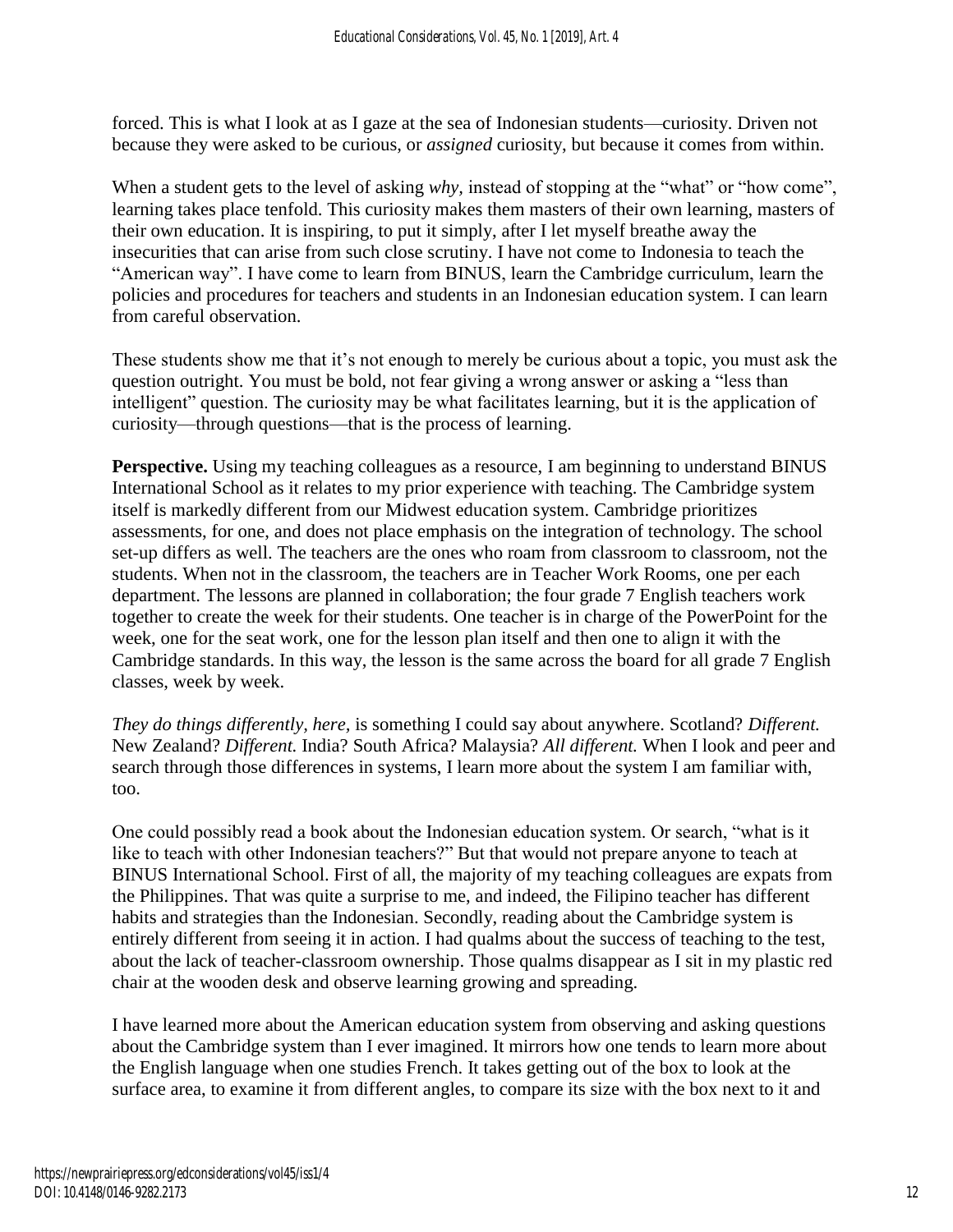the one across the room and the one across the world. *They do things differently, here,* you tell yourself when you arrive, magnifying glass in one hand and notepad in the other.

### **Implications**

Ashley and Josie's participation in international student teaching placements were transformative experiences in which they were able to reflect on their habits of mind. The aim of applying transformative learning theory was to help our participants and co-authors critically reflect on their current assumptions and—if they found them lacking—act upon those opportunities for change. The collective experiences and perceptions presented here affirm and expand upon previous studies exploring how study abroad experiences among pre-service teachers promote an enriched global perspective and shape culturally responsive teachers (Lupi & Batey, 2009; Pence & Macgillivray, 2008).

When considering what effect short-term international student teaching experiences have on preservice teachers' professional growth, we ultimately discovered that even brief exposure to additional techniques presented our co-authors with an expanded repertoire of strategies and methods from which to draw in their own classrooms. While reiterating the value of engaging, interactive lessons, Ashley learned that all children enjoy being involved in their own learning. Similarly, Josie soaked in new techniques, habits, and strategies and discovered that each teacher may have a different way of going about the same task but fostering student curiosity piques authentic engagement and learning opportunities. Additionally, these brief experiences not only cultivated professional growth in the moment but have facilitated ongoing growth as well; now in her first year of teaching, Ashley is continuing to collaborate with her Finnish mentor teacher to set up pen pals and Skype sessions between the two classrooms.

Another benefit of international practicums is that pre-service participants engage in critical reflections on their teaching beliefs and practices. For Ashley, it was recognizing that she did not need to reinvent the wheel with every lesson just to engage her students. Rather, adopting vetted online and print resources, utilizing materials that were already on-hand, and relying on collaboration with colleagues were valuable practices that at times ran counter-intuitive to what she felt the U.S. education system conveyed. Josie's experience also provided opportunities to witness the effectiveness of collaboration among teachers. And while the Filipino and Indonesian teachers with whom she worked exhibited a wide range of strategies and techniques, Josie recognized it was ultimately her choice whether or not to implement these new approaches.

Perhaps the most limited amount of current research regarding study abroad experiences involves repeat study abroad participants. Both Ashley and Josie had studied abroad before as undergraduates, so their student teaching placements offered a unique opportunity to explore how those previous experiences had influenced their critical reflections. Upon analysis of the participants' field notes, free writing, and stories, we observed that more time was dedicated to immersion into the experience because the acclimation to a location outside of their cultural norm did not dominate the first days and weeks of their internship. As Josie remarked, *they do things differently here*. Truly understanding that differences existed from the onset allowed both pre-service teachers to become active, involved participants more quickly from the onset of their arrival in their host country.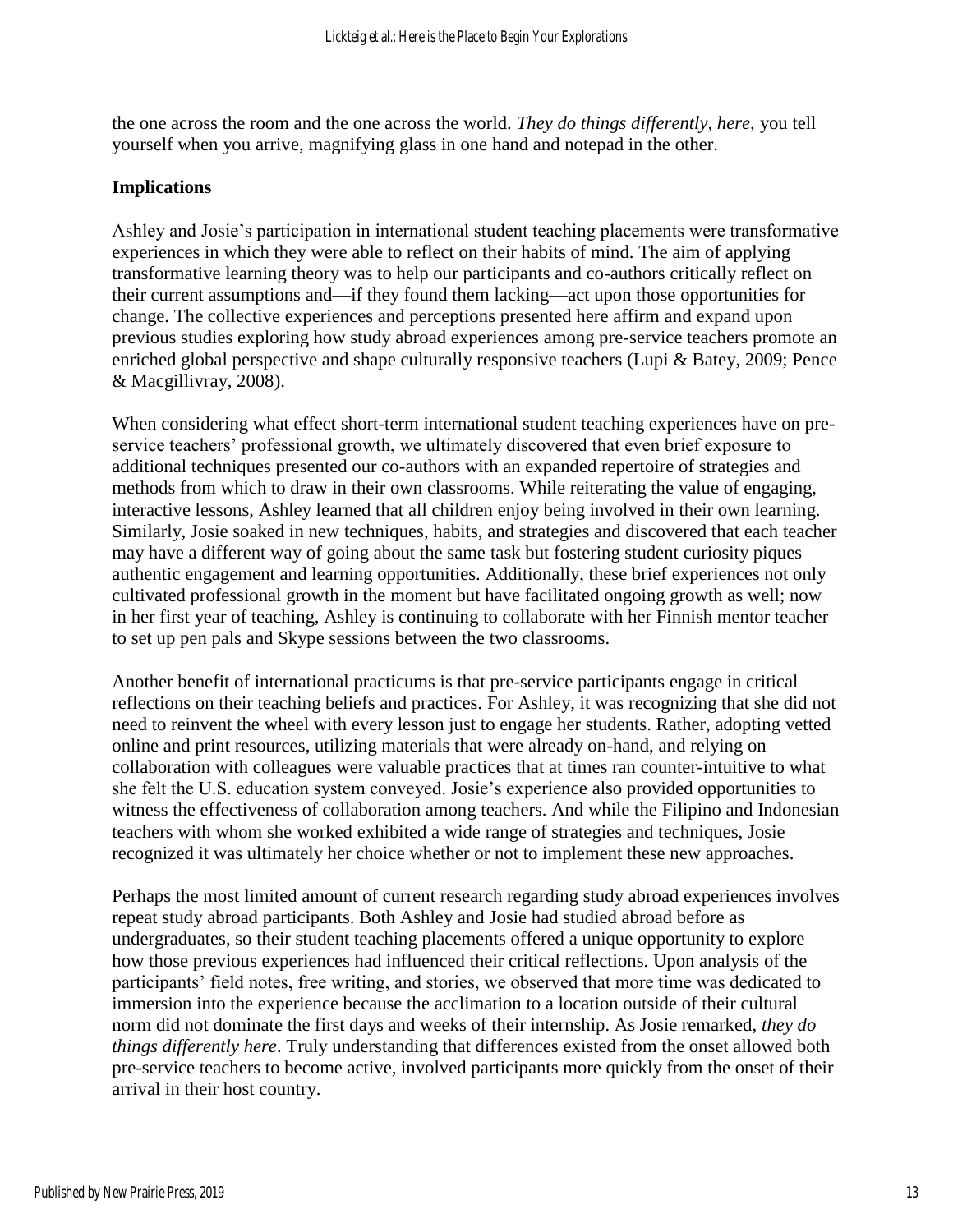## **Discussion**

I was raised in the Midwest, attended a Midwest high school and a Midwest university. I could not have asked for a better home base, and I am thankful. But one cannot become what one does not see. I experienced this through my first study-abroad experience. I observed other ways to learn, communicate, travel, live—ways that I had never seen, and was therefore not able to consider before. Based on that, I had the vague intuition that in Indonesia, they do "things" differently, too. Unless I knew what that was, saw what it was like, I did not have the choice of adopting new techniques.

By observing what practices and techniques my colleagues had that differed from my own, and my own education, I now have the choice to implement them or not. I have simply seen more options. I have a slightly wider pool from which to select. There are some notions I might adopt in my own future educational career—for instance, the close collaboration between grade level English teachers. They were able to rely upon each other for perspective, advice, and lesson planning. No man is an island, and no teacher is an island. On the other hand, I observed practices which I would not put into effect. Ultimately, the wider the net is cast, the more my future students will benefit.

## **Concluding Thoughts**

While Ashley and Josie's international student teaching placements occurred in different countries, both experiences served as catalysts for reflection and examination into their habits of mind. According to transformative learning theory, these habits of mind become so rooted in who we are as individuals, that it takes a catalyst of some sort to disrupt these ingrained beliefs. Student teaching abroad situates interns in a practicum that provides a multitude of "scruffy moments"—circumstances for pre-service teachers to thoughtfully consider how their positionality influences their teaching and the students in their classrooms. While the benefits of short and long-term study abroad opportunities are vast and long-lasting, student teaching abroad provides future elementary and secondary teachers the additional benefit of improving their pedagogy through a better understanding of how concepts like cultural, ethnic, linguistic, racial, and social class backgrounds shape their students' learning experiences. Participating as guest teachers in international classrooms requires students to confront their own identity, examine new perspectives, and respond in culturally-appropriate ways. Therefore, developing international practicum options for our student teachers is one way that Emporia State University strives to promote global competence and diversify learning experiences among its elementary and secondary teacher candidates in this "flattening" age of international mobility. We hope more pre-service teacher candidates will come to hear the call of our international placements as a personal invitation to grow as globally aware educators. After all, *there is much to learn about the world and here is the place to begin your explorations.*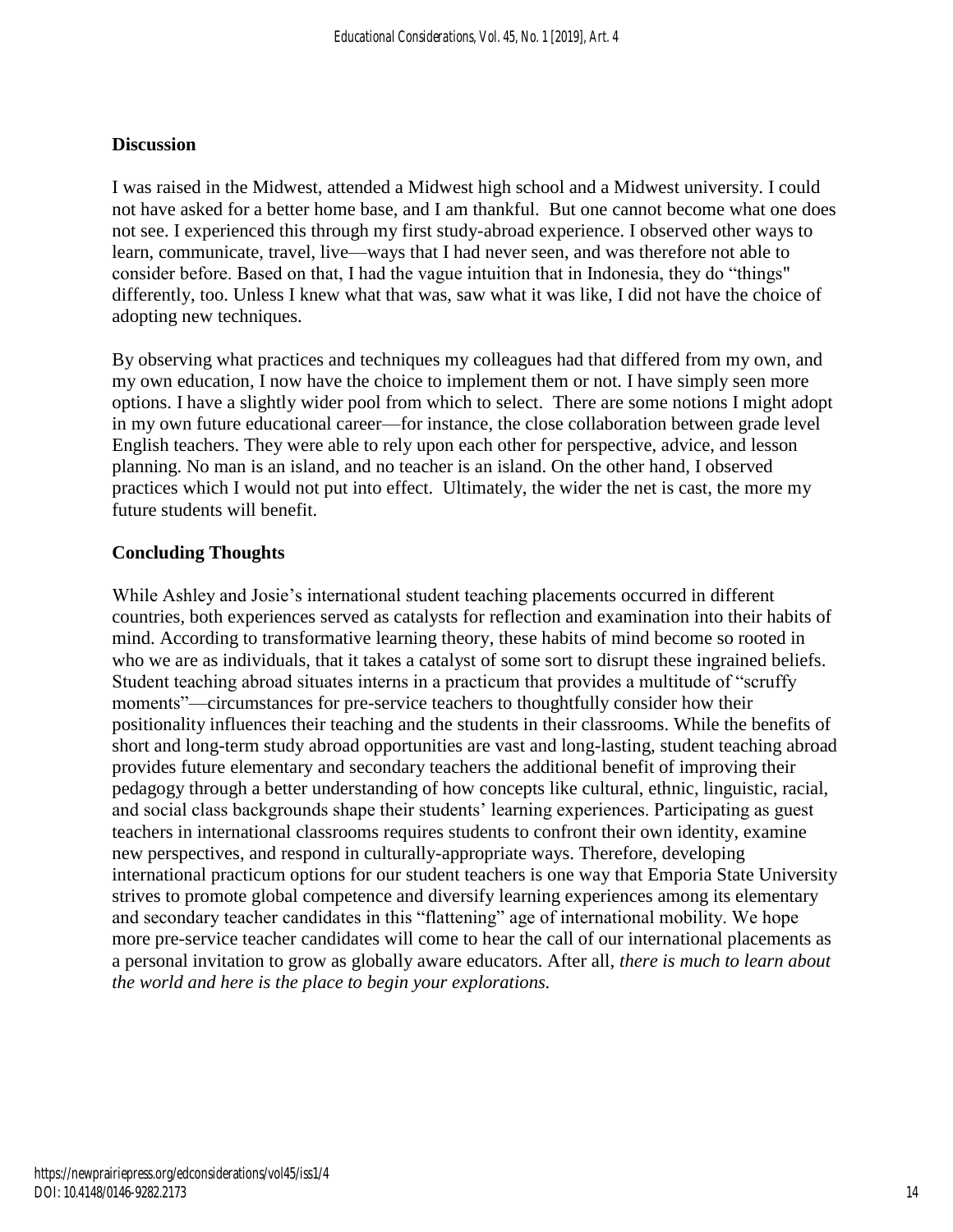## **References**

- Barbour, R. (Ed.). (2007). Doing focus groups. London, United Kingdom: SAGE Publications Ltd. doi:10.4135/9781849208956
- Bathke, A. & Kim, R. (2006). Keep calm and go abroad: The effect of learning abroad on student mental health. *Frontiers: The Interdisciplinary Journal of Study Abroad, 27*, 1-16.

Brinkmann, S. (2013). Conversations as Research: Philosophies of the Interview. *Counterpoints, 354*, 149-167. Retrieved from http://www.jstor.org/stable/42981168

Cambridge International. (n.d.). Why Cambridge International? Retrieved from http://www.cambridgeinternational.org/

Chang, H. (2008). *Autoethnography as a method*. Walnut Creek, CA: Coast Press.

- Christie, M., Carey, M., Robertson, A., & Grainger, P. (2015). Putting transformative learning theory into practice. *Australian Journal of Adult Learning, 55*(1), 9-30.
- Coryell, J. (2017). Adult learning in study abroad. In S. Conceiçã, L. Martin, & A. Knox (Eds.), *Mapping the field of adult and continuing education: An international compendium* (Vol. II, pp. 187-190). Sterling, VA: Stylus.

Darling-Hammond, L. (2010). The flat world and education: How America's commitment to equity will determine our future. New York: Teachers College Press.

- Di Pietro, G. (2015). Do study abroad programs enhance the employability of graduates? *Education Finance and Policy, 10*(2), 223-243. Retrieved from https://doi.org/10.1162/EDFP\_a\_00159
- Egeland, P. C. (2016). How does international student teaching shape the participants? Professional and personal perspectives and decisions. *The International Education Journal: Comparative Perspectives, 15*(2), 23-37. Retrieved from https://openjournals.library.sydney.edu.au/index.php/IEJ/index

Engel, L.C. (2017, October). *Underrepresented students in US study abroad: Investigating impacts* (IIE Research and Policy Brief Issue No. 1). Retrieved from IIE Center for Academic Mobility Research and Impact website: https://www.iie.org/Research-and-Insights/Publications/Underrepresented-Students-and-Study-Abroad

- esthermsmth. (2017, September 30). Transformative learning theory (Mezirow). Retrieved from https://www.learning-theories.com/transformative-learning-theory-mezirow.html
- Friedman, T.L. (2006). The world is flat: A brief history of twenty-first century. New York: Farrar, Straus and Giroux.
- Gay, G. (2000). *Culturally responsive teaching*. New York, NY: Teachers College Press.

Geyer, A., Putz, J., & Misra, K. (2017). The effect of short-term study abroad experiences on American students' leadership skills and career aspirations. *International Journal of Educational Management, 31*(7), pp. 1042-1053. Retrieved from https://doi.org/10.1108/IJEM-10-2016-0203

- González-Carriedo, R., López de Nava, J., & Martínez, M. S. (2017). International student teaching: A transformational experience. *Journal of International Students, 7*(3), 841- 855. doi:10.5281/zenodo.570037
- Guion, L.A., Diehl, D. C., & McDonald, D. (2011). Triangulation: Establishing the validity of qualitative studies. *Department of Family, Youth and Community Sciences*. http://edis.ifas.ufl.edu
- Howard, T. C. (2003). Culturally relevant pedagogy: Ingredients for critical teacher reflection.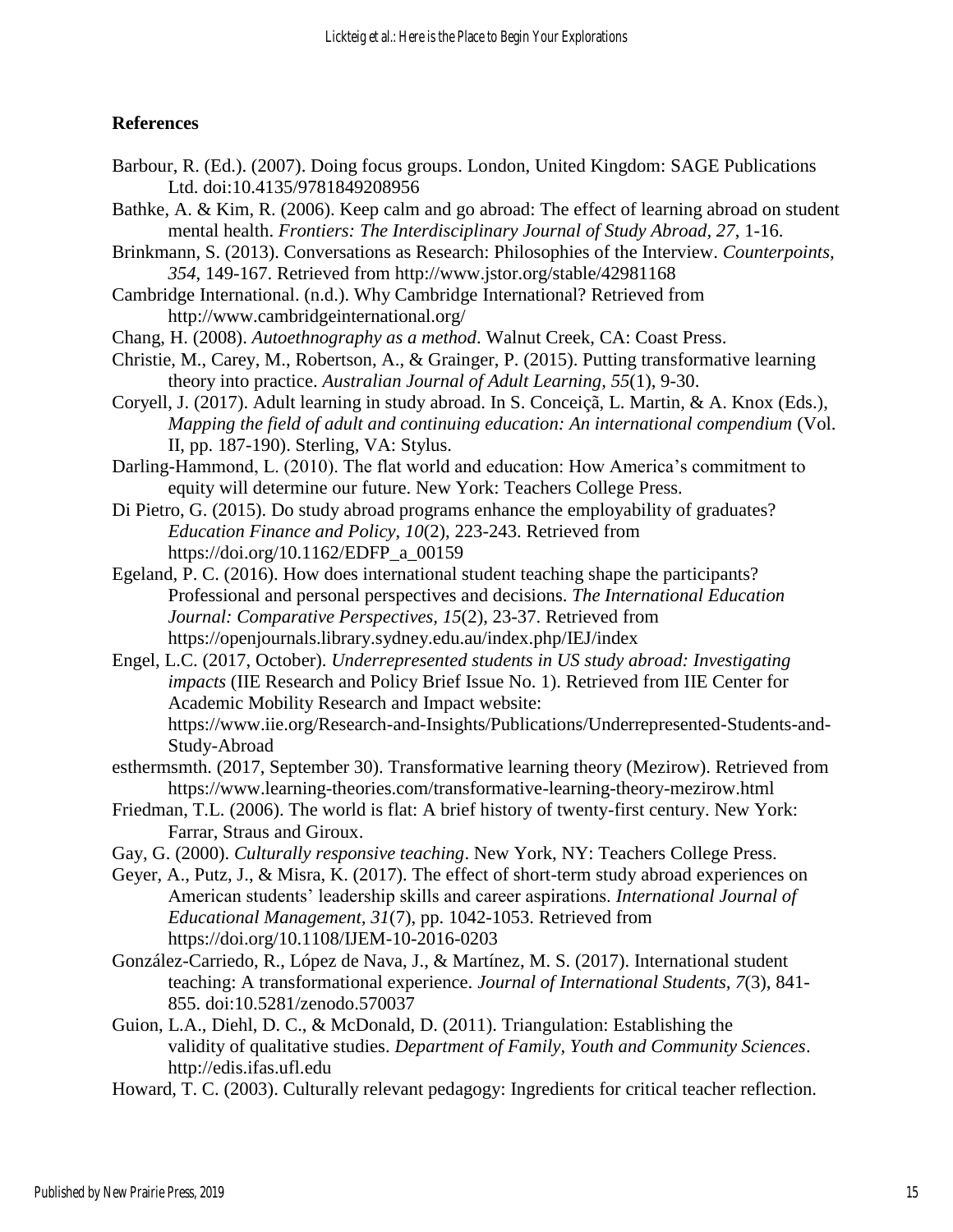*Theory Into Practice, 42*(3), 197-202.

- Jyväskylän Kaupunki Kortepohjan Koulu. (n.d.). Retrieved from https://peda.net/jyvaskyla/kortepohjankoulu/ec
- Kim, J. H. (2016). *Understanding narrative inquiry: The crafting and analysis of stories as research*. Los Angeles: SAGE Publications.
- Kvale, S. (1996). *InterViews: An introduction to qualitative research interviewing*. Thousand Oaks, CA: SAGE Publications.
- Lupi, M., & Batey, J. (2009). Teaching internships: Creating successful transformational experiences. *SRATE Journal, 18*(2), 48-55.
- Mezirow, J. (2000). Learning to think like an adult. In J. Mezirow (Ed.), Learning as transformation: Critical perspectives on a theory in progress (pp. 3-34). San Francisco, CA: Jossey-Bass.
- Mezirow, J. (2009). Transformative learning theory. In J. Mezirow, and E. W. Taylor (Eds), Transformative Learning in Practice: Insights from Community.
- Moss, D. M., Barry, C. A., & MacCleoud, H. (2018). Promoting intercultural learning through an international teaching internship program. In T. Huber & P. S. Roberson (Eds.), *Inquiries into Literacy Learning and Cultural Competencies in a World of Borders* (pp. 199-217). Charlotte, NC: Information Age Publishing.
- Mulhall, A. (2003). In the field: Notes on observation in qualitative research. *Journal of Advanced Nursing, 41*(3), 306-313.
- NAFSA. (n.d.). Trends in U.S. Study Abroad. Retrieved May 19, 2018, from https://www.nafsa.org/Policy\_and\_Advocacy/Policy\_Resources/Policy\_Trends\_and\_Dat a/Trends\_in\_U\_S\_\_Study\_Abroad/
- Pence, H., & Macgillivray, I. (2008). The impact of an international field experience on preservice teachers. *Teacher and Teacher Education, 24*(1), 14-25.
- Rozel, J. (2018). Category: Indonesia [blog post]. Retrieved from https://thehydrogenjukebox.com/category/indonesia/
- Ryan, T. (2005). When you reflect are you also being reflective? *The Ontario Action Researcher, 8*(1), http://oar.nipissingu.ca/archive-Vol8No1.htm.
- Schön, D. A. (1983). *The Reflective Practitioner: How professionals think in action*. New York: Basic Books.
- Schwandt, T. A. (2007). *The SAGE dictionary of qualitative inquiry* (3rd ed.). Thousand Oaks, CA: SAGE Publications, Inc.
- Sykes, B. E. (2014). Transformative autoethnography: An examination of cultural identity and its implications for learners. *Adult Learning, 25*(1), 3-10. Retrieved from https://doi.org/10.1177/1045159513510147
- Thomas, G. (2017). *How to do your research project a guide for students in education and applied social sciences*. Los Angeles: SAGE.
- Vandermaas-Peeler, M., Duncan-Bendix, J., & Biehl, M. S. (2018). "I have a better sense of how interconnected the world is": Student perceptions of learning and global engagement during study abroad. *Frontiers: The Interdisciplinary Journal of Study Abroad, 30*(2), 117-135. Retrieved from https://eric.ed.gov/?id=EJ1178979.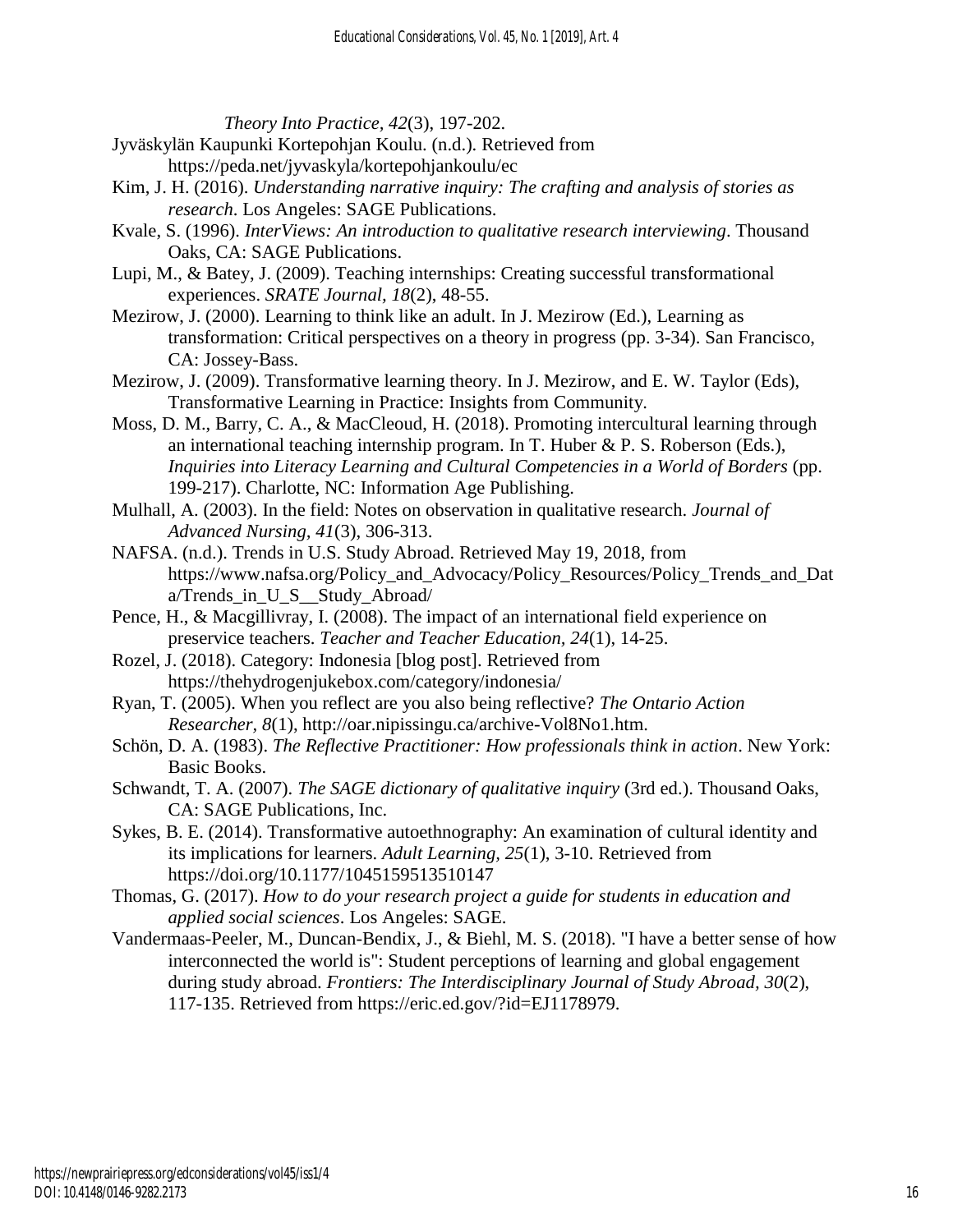

**Appendix A: Artifacts from Elementary Placement in Finland**

**Appendix B: Artifacts from Secondary Placement in Indonesia**